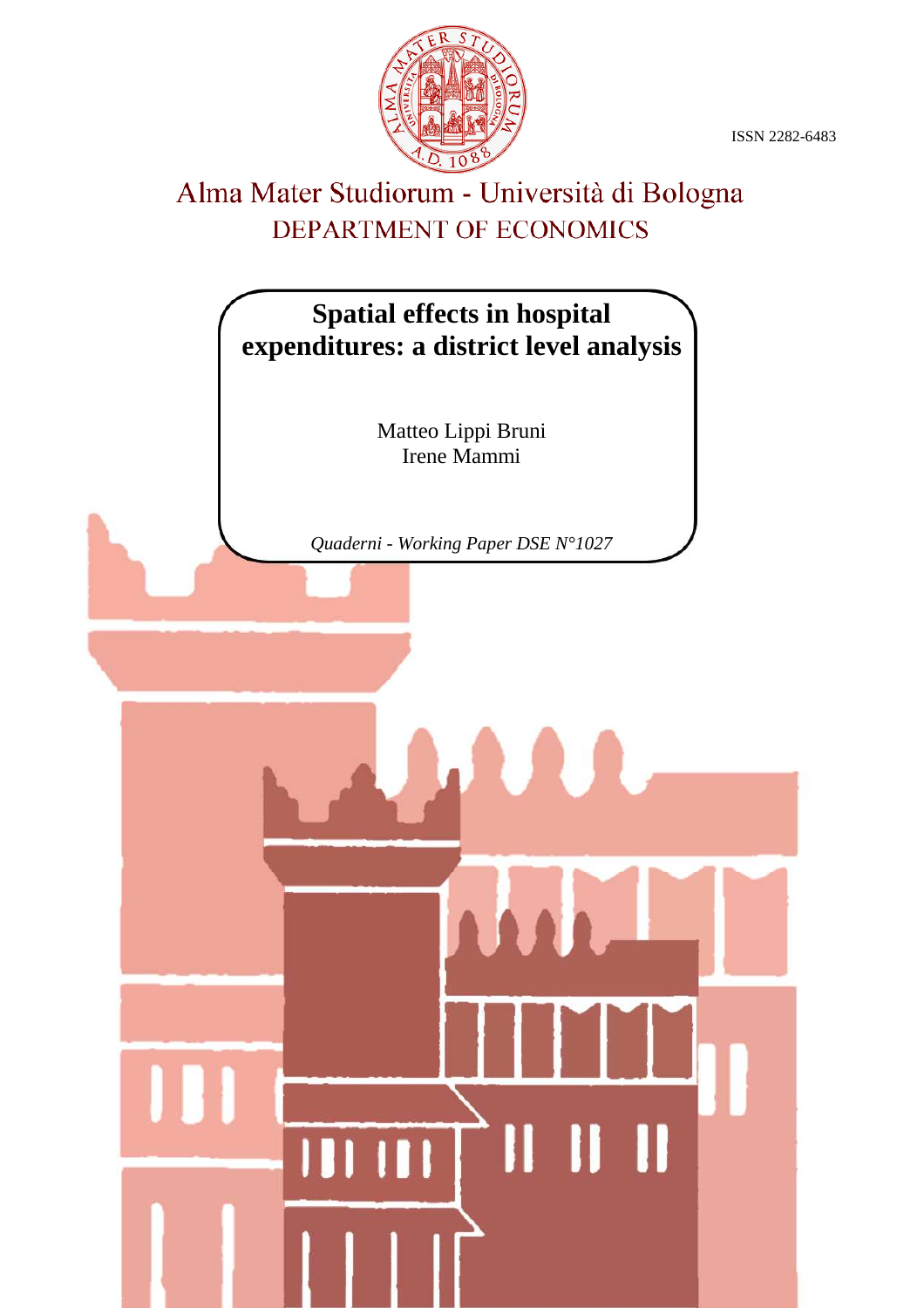# **Spatial effects in hospital expenditures: a district level analysis**

Matteo Lippi Bruni<sup>a1</sup>; Irene Mammi<sup>a</sup>

Department of Economics, University of Bologna,

Piazza Scaravilli, 2 40126, Bologna (Italy)

# **Abstract**

Geographical clusters in health expenditures are well documented and accounting for spatial interactions may contribute to properly identify the factors affecting the use of health services the most. As for hospital care, spillovers may derive from strategic behaviour of hospitals and from patients' preferences that may induce mobility across jurisdictions, as well as from geographically-concentrated risk factors, knowledge transfer and interactions between different layers of care. Our paper focuses on a largely overlooked potential source of spillovers in hospital expenditure: the heterogeneity of primary care providers' behaviour. To do so, we analyse expenditures associated to avoidable hospitalisations separately from expenditures for highly complex treatments, as the former are most likely affected by General Practitioners, while the latter are not. We use administrative data for Italy's Region Emilia Romagna between 2007 and 2010. Since neighbouring districts may belong to different Local Health Authorities (LHAs), we employ a spatial contiguity matrix that allows to investigate the effects of geographical and institutional proximity and use it to estimate Spatial Autoregressive and Spatial Durbin Models.

**Key words:** Hospital expenditures, spatial effects, panel data, institutionally-clustered data.

JEL codes: I11, R12, C23

# **Acknowledgments:**

 $\overline{\phantom{0}}$ 

*We are strongly indebted to Vincenzo Atella, Federico Belotti, Domenico Depalo and Andrea Piano Mortari for providing the Stata programs used in the analysis, and we thank the participants at the Health Economics Study Group held at Lancaster University, especially our discussant James Gaughan, for their useful comments. The paper is part of a research project funded by the Health Department of Emilia-Romagna, Italy, that also provided the data and whose support is gratefully acknowledged. We thank Eugenio Di Ruscio who coordinated the project for the Department of Health. The work reflects exclusively authors' opinions and does not involve the above mentioned institution. Usual disclaimers apply.* 

 $^1$  Corresponding Author: Matteo Lippi Bruni (Tel. +39 051 2098145).

E-mail addresses: matteo.lippibruni2@unibo.it (M. Lippi Bruni); irene.mammi@unibo.it (I. Mammi)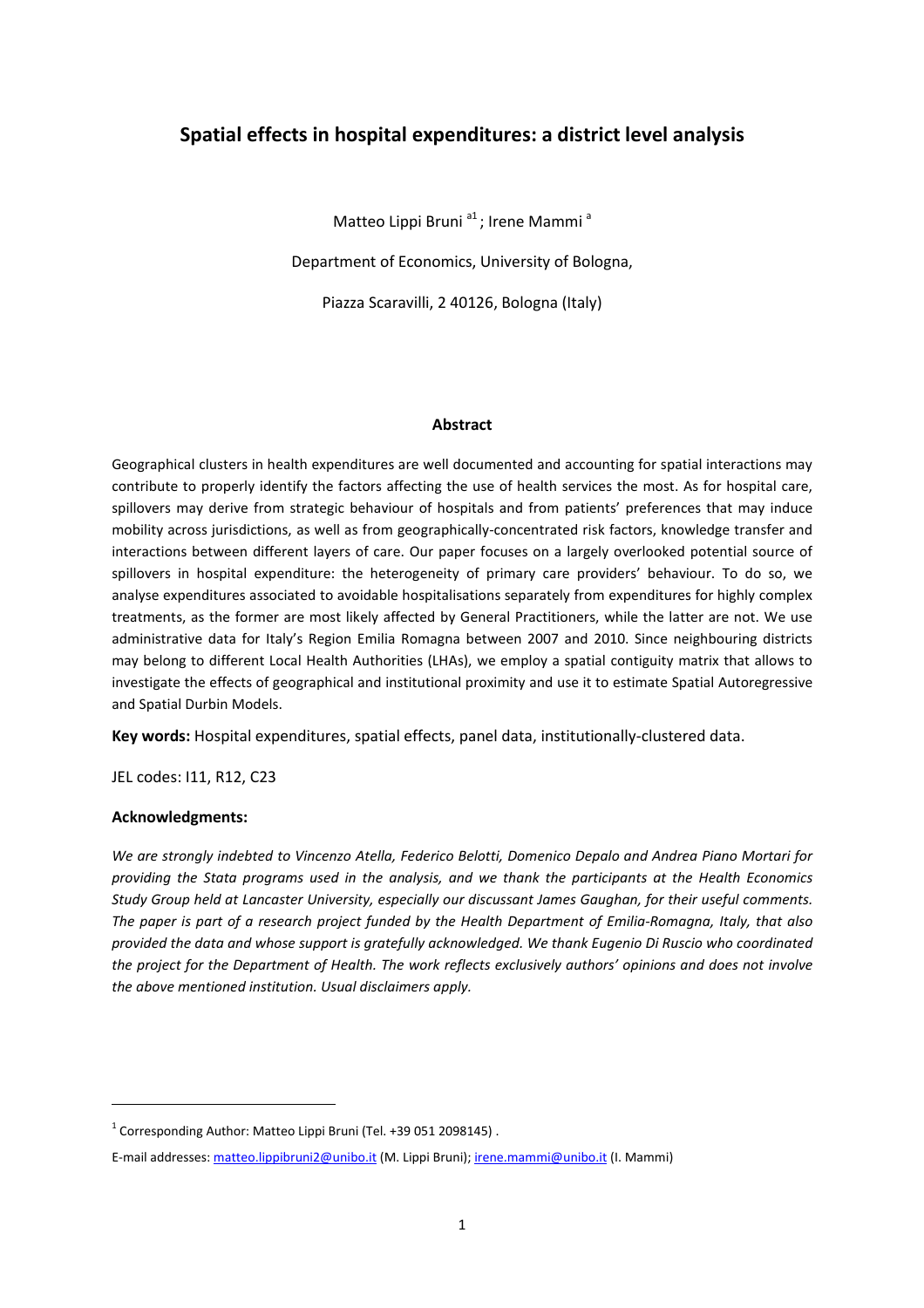# **1. Introduction**

Since the seminal contributions by Wennberg and Gittelsohn (1973), regional and small area variations in health expenditures have received a great deal of attention and, by now, ample empirical evidence shows that expenditures may vary substantially across practices, municipalities and regions. More recently, the health economics literature has documented the presence of spatial clustering implying that geographically close observations often display more similar patterns compared to those located far apart (Skinner 2011). Applying spatial econometrics methods, an increasing number of contributions has investigated spatial interactions in the healthcare sector focusing mainly on spillovers across regions or neighbouring jurisdictions (Costa-Font and Moscone 2009, Yu et al. 2013). This stream of works has covered a broad range of expenditure sources, including regional (Costa-Font and Pons-Novell, 2007), hospital (Bech and Lauridsen 2008), pharmaceutical (Ehlhert and Oberschachtsiek, 2014), mental health (Moscone et al, 2007), general practice (Bech and Lauridsen, 2009a) and outpatient expenditures (Bech and Lauridsen, 2009b). Overall, spatial dependence is found to generate a sizeable impact on the patterns of expenditures and to significantly affect the estimates of their determinants.

As for hospital expenditures, the main causes of spatial spillovers have been identified, on the supply side, in the competition across hospital providers and in the knowledge transfer influencing local practice styles, while, on the demand side, in the heterogeneity in patients' health profiles and preferences (Gravelle et al. 2014; Baltagi and Yen 2014). More recently, a different stream of works has focused on primary care as a key channel that affects hospital utilisation (e.g. Martin et al. 2010; Dusheiko et al. 2011; Gibson et al. 2013). This attention is a consequence of the increasing policymaker's attempt to strengthen the role of General Practitioners (GPs) as promoters of an efficient use of health services through appropriate referrals to inpatient or outpatient services (Bech and Lauridsen, 2009; Beales and Smith 2012).

The main aim of the present paper is to fill a gap in the literature by building a bridge between the contributions that investigate spatial interactions in hospital utilization and the studies on the influence of primary care on intensity and appropriateness in the use of the hospital. To do so, we adopt spatial econometrics methods to analyse clustering in per-patient hospital expenditures and we focus in particular on the influence produced by geographical differences in primary care organization. As long as local policies and conditions affect GPs' activity and gatekeeping to secondary care, the variety of primary care policies often observed across jurisdictions can contribute to generating spatial correlations in hospital expenditures by affecting referral patterns.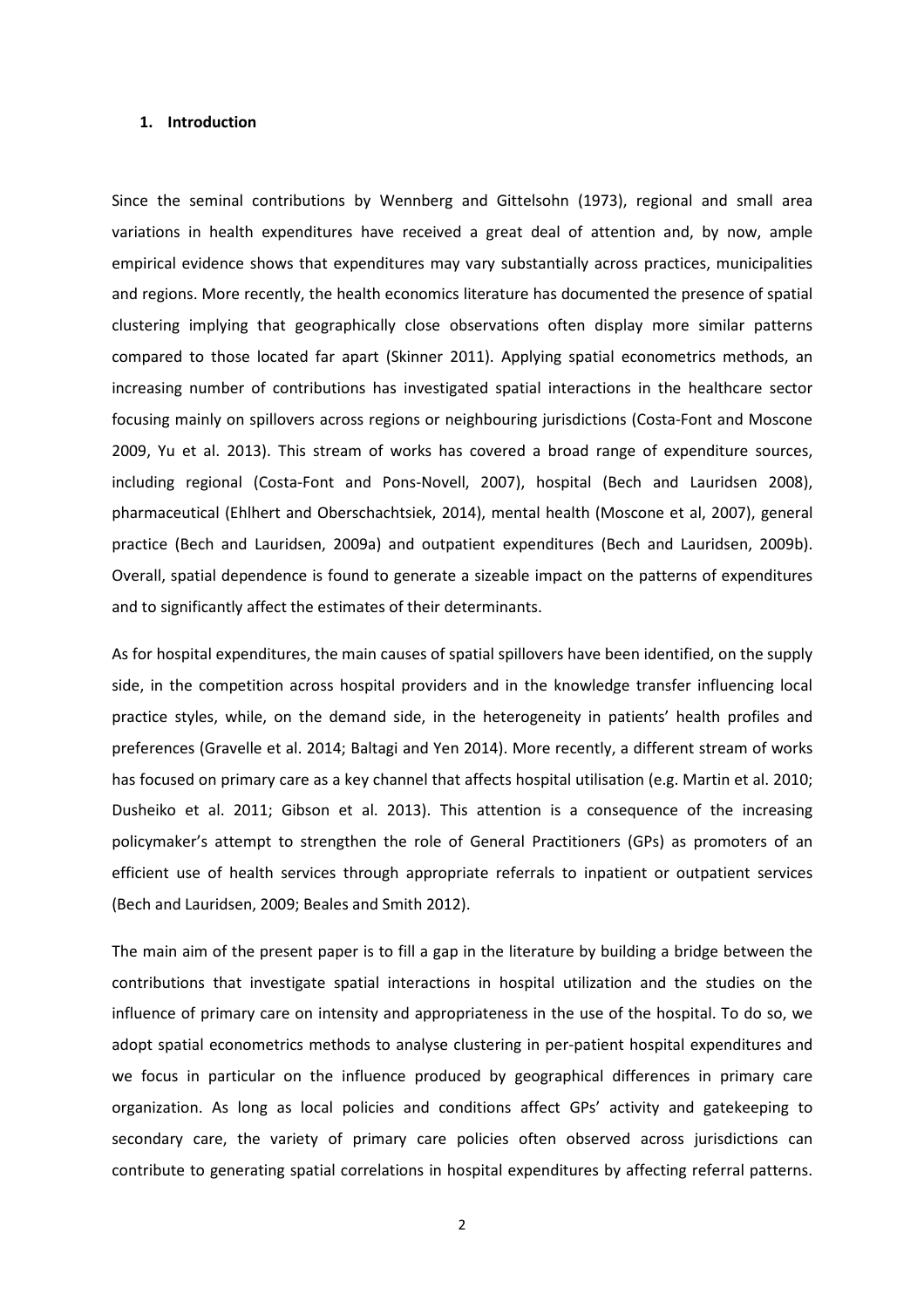Therefore, for properly assessing the determinants of hospital expenditures, it is important to account for the spillovers across areas characterized by differences in the governance of primary care and in the associated initiatives, as this will allow policymakers to better evaluate the impact and effectiveness of the existing policies and to properly target their interventions.

A second relevant issue addressed in our analysis is the distinction between geographical and institutional proximity. In contexts where local jurisdictions enjoy a large degree of autonomy, and in particular when a multi-tier government organisation is involved, not only geographical distance but also institutional borders have to be considered among the factors that may significantly affect the intensity of spillover effects (Arbia et al. 2009; Atella et al. 2014). As for the first issue, the influence of common epidemiological and supply side characteristics, together with imitation patterns are expected to be stronger for closer units compared to more distant ones. As for the second issue, since subjects in the same jurisdiction face the same regulatory framework and incentive structure, expenditures for those units located within the same borders are expected to follow more similar patterns compared to those in different jurisdictions.

We use administrative data from Italy's Region Emilia Romagna to jointly investigate the impact of geographical and institutional proximity on hospital expenditures. In the Italian National Health System (NHS), each Local Health Authority (LHA) is subdivided into Health Districts (HDs) which are responsible for the implementation of primary care policies while LHAs retain a role of coordination. Therefore, we consider expenditures aggregated at the district level, separately considering spatial spillovers generated across HDs in different LHAs, from those among districts belonging to the same LHA. In order to assess whether the organisation and characteristics of primary care affect spatial patterns in hospital expenditures, we perform separate analysis for episodes of potentially inappropriate utilisation of the hospital and for those associated to complex medical treatments. By doing so, we treat separately those cases more likely to be affected by the access to effective primary care services from those treatments that are not expected to be influenced by them.

# **2. Institutional setting**

The Italian NHS is organised on a regional basis with the National Government retaining the right to set the basic principles and Regional Governments enjoying a large autonomy in financing and organising the delivery of care (Lo Scalzo et al. 2009). Within each region, Local Health Authorities (LHAs) are in charge of delivering care to the resident population and are mainly financed by the Regional Health Department using a capitation formula adjusted for the demographic composition of the population.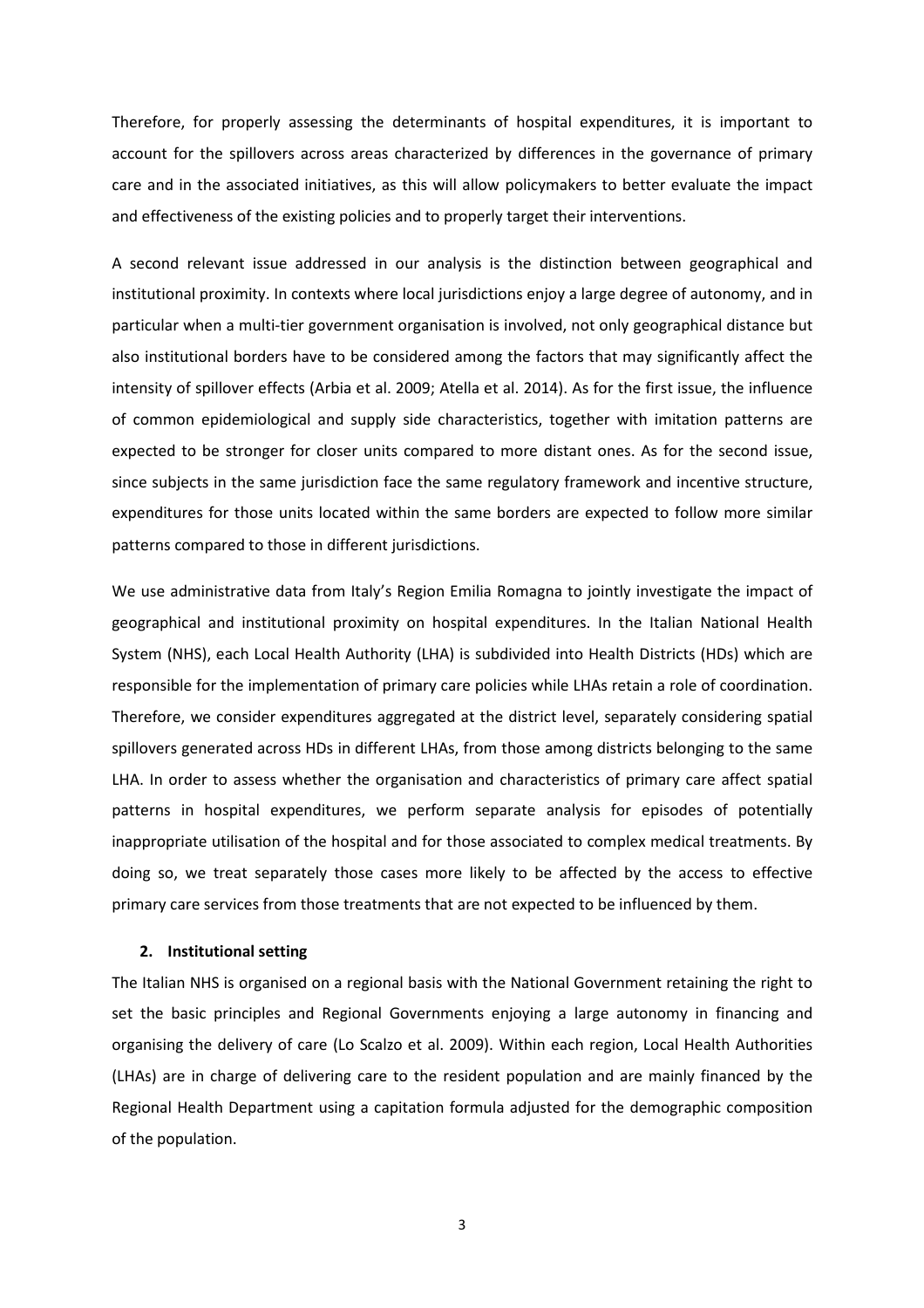As for hospital care, three main types of facilities can be identified. The largest, high qualified centres, including also all University Hospitals, enjoy the status of autonomous Hospital Trusts (HTs). The HT status is held also by other third level facilities, specialised in assistance and medical research typically dealing with a single clinical area and acting as a reference centres at the regional and national level. In most Regions, all other hospitals are directly run by the LHAs and they include medium-sized hospitals located in urban contexts (type A Hospitals), and community hospitals located in small towns or in rural contexts (type B Hospitals). The main funding source for HTs is a prospective payment scheme based on Diagnosis Related Groups (DRGs) but DRG tariffs play a relevant role in budget setting also for the LHA-run hospitals (Cappellari et al., 2014). Indeed, the budget for both type A and type B hospitals is agreed with the LHA according to the volume of activity produced in the previous year, and the value of the services provided is quantified using DRG tariffs that take into account the different cost structures across types of hospitals. In addition to that, both HTs and LHA-run centres receive ad hoc funding for specific programs and objectives, in particular to cover the costs of clinical areas with a high fixed cost component and of services of general interest such as emergency care. Hospital care is free at the point of need and is accessed either through the Emergency Department or through a referral by patient's own GP. Patients can choose any public or privately accredited facility in the country: mobility is in fact allowed not only across LHAs but also across Regions. The empirical evidence shows that interregional mobility involves a non-negligible share of patients and concentrates mainly on highly specialised treatments (Fabbri and Robone, 2010; Balia et al., 2014) Moreover, differences in waiting times for eligible treatments together with free patients' mobility generate incentives to shop around in search of faster responses not only for outpatient but also for inpatient services (Fattore et al., 2013).

Access to primary care is free of charge. GPs are independent entrepreneurs contracted by the Regional Government and are responsible for providing ambulatory services and for referring their patients to specialist and hospital providers. Registration with a GP is compulsory and the choice of the physician can be modified at any time, though the empirical evidence suggests that switches are infrequent (Italian Ministry of Health, 2010). Community services fall under the main responsibility of Health Districts (HDs) that are sub-entities of LHAs. The HD's management bodies are appointed by the LHA director as LHAs are in charge of financing HDs' activity and of planning and coordinating local health policies, in particular for the component that relates to the connection between primary and secondary care. GPs operate in single handed practices, although there is a trend towards the creation of professional networks among family physicians in order to favour cooperation on dimensions that include substitution in case of absence and information sharing about clinical best practices (Compagni et al., 2014; Lippi Bruni et al. 2014). The integration of physicians' activity can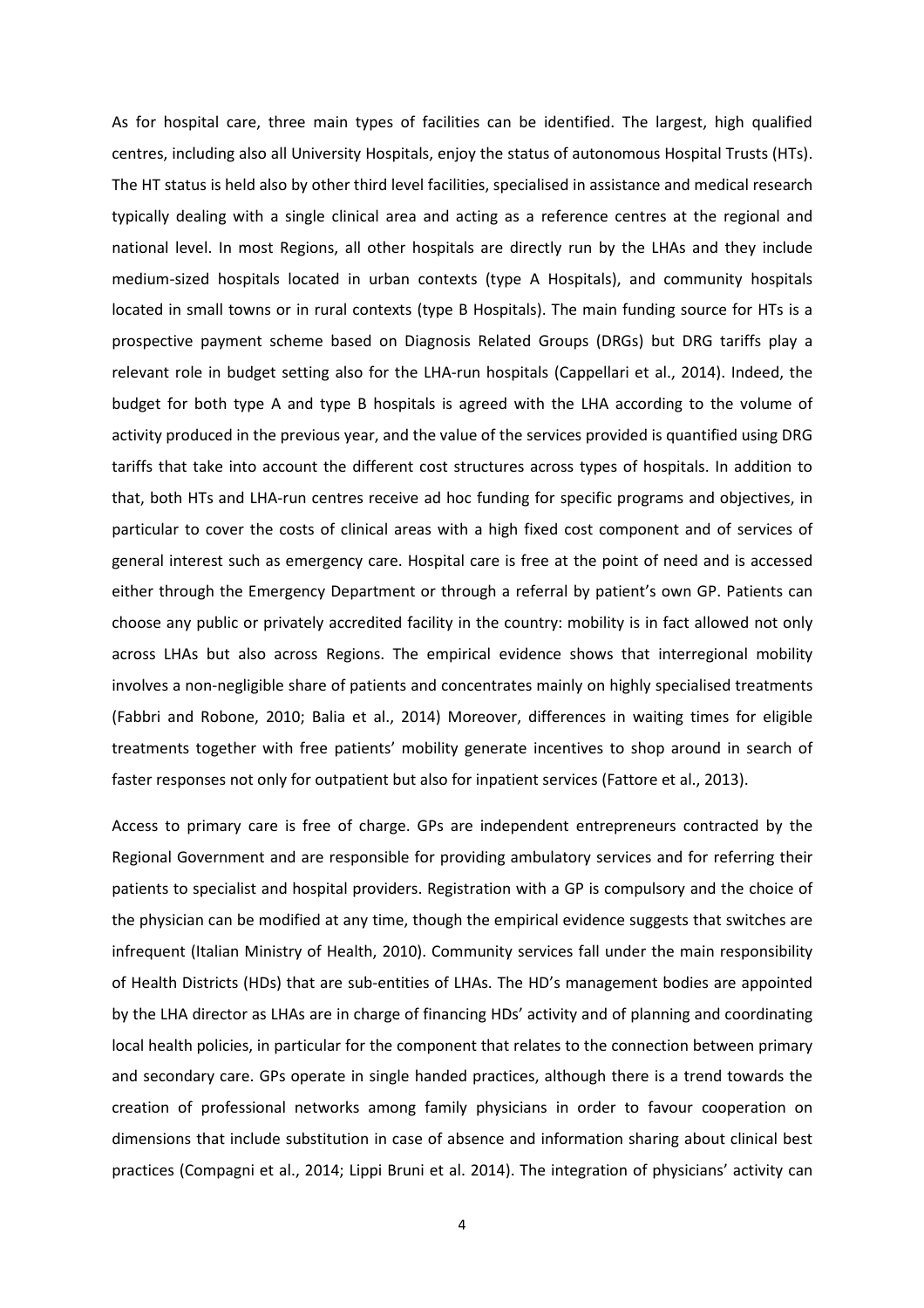be further extended as GPs may choose to share medical equipment, nursing staff and premises. However, even in these cases, each citizen is registered with a specific physician and not with the network as a whole. Hence, the list of enrolled patients is univocally attributed to a specific physician. GPs are paid for the most part using a capitation scheme contracted at the national level. Remuneration can be topped up by additional payments agreed at the district level. These transfers are usually aimed at incentivising high quality of care for specific conditions, including chronic diseases (Fiorentini et al. 2011; Iezzi et al. 2014) and physicians' adherence to clinical guidelines and to cost containment strategies defined at the local level.

# **3. Contextual framework**

 $\overline{\phantom{0}}$ 

The path-breaking work on social interactions by Manski (1993) provides a useful framework to classify the possible sources of spillovers across neighbourhoods or jurisdictions. Three types of effects are typically referred to in the literature: endogenous, exogenous and correlated effects. The endogenous effects consist of the changes in the behaviour of a given subject in response to the choice of the others; the exogenous/contextual effects follow from similar exogenous characteristics among neighbouring units; the correlated effects consist of the influence of unobserved features either related to individual characteristics or to the common environment shared by contiguous units<sup>2</sup>. In the context of the present study, all these effects can be thought as potentially affecting hospital expenditure patterns. As for the links between primary and secondary care, endogenous effects can be associated in first place to imitation patterns in the adoption of successful policies and best practices among health districts as well as among physicians. Such process of knowledge transfer is likely to be more intense for contiguous units, thus affecting professional behaviour and local practice styles, which in turn may influence utilisation rates of the hospital and the associated expenditures. As for the contextual effects, expenditures in neighbouring HDs may display high spatial correlation because, for example, an hospital centre serves more than one district<sup>3</sup>. In addition to that, hospitals might also devote effort to attract patients from different LHAs when tariffs are set above the marginal cost of treatment. Since the propensity of patients to shop around for higher quality or more timely responses to their needs quickly decreases with distance (Lippi Bruni et al. 2008), geographical proximity is likely to strongly affect the empirical relevance of these processes. However, also other institutional features of the NHS, characterised by a multilevel

 $^2$  Manski (1993) discusses in detail the impossibility to separately identify the three types of effects, unless one is ready to make very strong assumptions, an issue known in the literature as the "reflection problem".

 $3$  Moscone et al. (2007) refer to this feature of health care systems in the context of spatial analysis as "the shared resource hypothesis".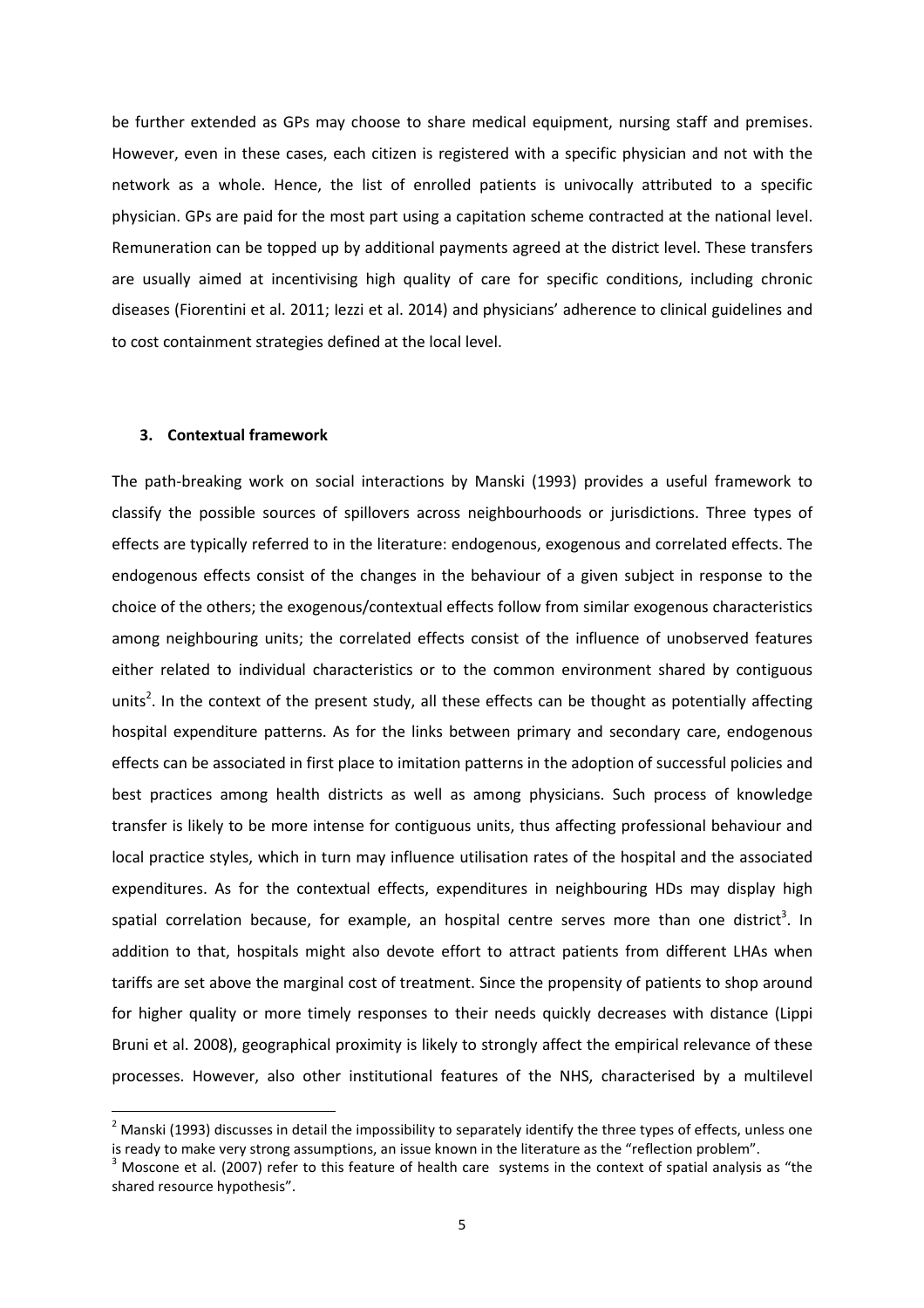organisatio, may contribute to spatial clustering. Indeed, the patterns described above may differ in intensity according to whether geographically contiguous units belong to the same upper layer level of care (here, the same LHA) or not.

Overall, the vertical and horizontal relations that characterise both the institutional and professional level generate overlaps of planning responsibilities and interdependencies which may lead to a considerable geographical heterogeneity health care policies – including those implemented at the primary care level- across jurisdictions and to clusters in professional connections among physicians. To the extent that the organisation of primary care and the nature of professional relationships affect referrals to the hospital, all these factors can potentially induce spillovers across practices and health jurisdictions which should be properly accounted for in empirical analysis.

From a positive perspective, neglecting the impact of spatial spillovers may generate spurious effects on the coefficients of the determinants of hospital utilisation and introduce a bias in the estimated impact of the explanatory variables. From a normative perspective, as policymakers are increasingly interested in monitoring performance of low tier jurisdictions- including their capacity to limit the degree of inappropriateness in hospital utilisation - failing to control for spatial spillovers and for the specific role of institutional borders may lead to a flawed evaluation.

# **4. The data**

 $\overline{\phantom{0}}$ 

We use administrative data from the Italian Region Emilia Romagna for the period 2007-2010 and consider expenditures aggregated at the district level. The estimating sample covers 3,353,824 citizens (aged 14 or above) who are followed by 2,780 GPs operating in 38 Health Districts<sup>4</sup>. The data used in the study are drawn from administrative databanks collected by the regional Department of Health, partly referring to of primary care and partly to hospital care.

As regards the use of hospital services, we exploit Hospital Discharge Records (HDRs) which allow to track all hospitalisations for all patients residing in the Region, irrespectively of whether they are treated in an hospital located within the Region or outside. Patients' hospital expenditure is computed attributing to each episode the monetary value expressed by the tariff recognised by the Regional Department of Health if the patient is treated by an hospital within the Region, or by the national tariff if he is treated in a different region<sup>5</sup>. The tariff depends on the DRG category and on

 $<sup>4</sup>$  The figures reported for patients and GPs refer to the yearly average over the observation period.</sup>

<sup>&</sup>lt;sup>5</sup> National tariffs are on average lower than the Emilia Romagna's ones, because of intense negotiations that took place at the national level over the years aimed at discouraging strategic behaviour among regions trying to attract patients from other areas of the country.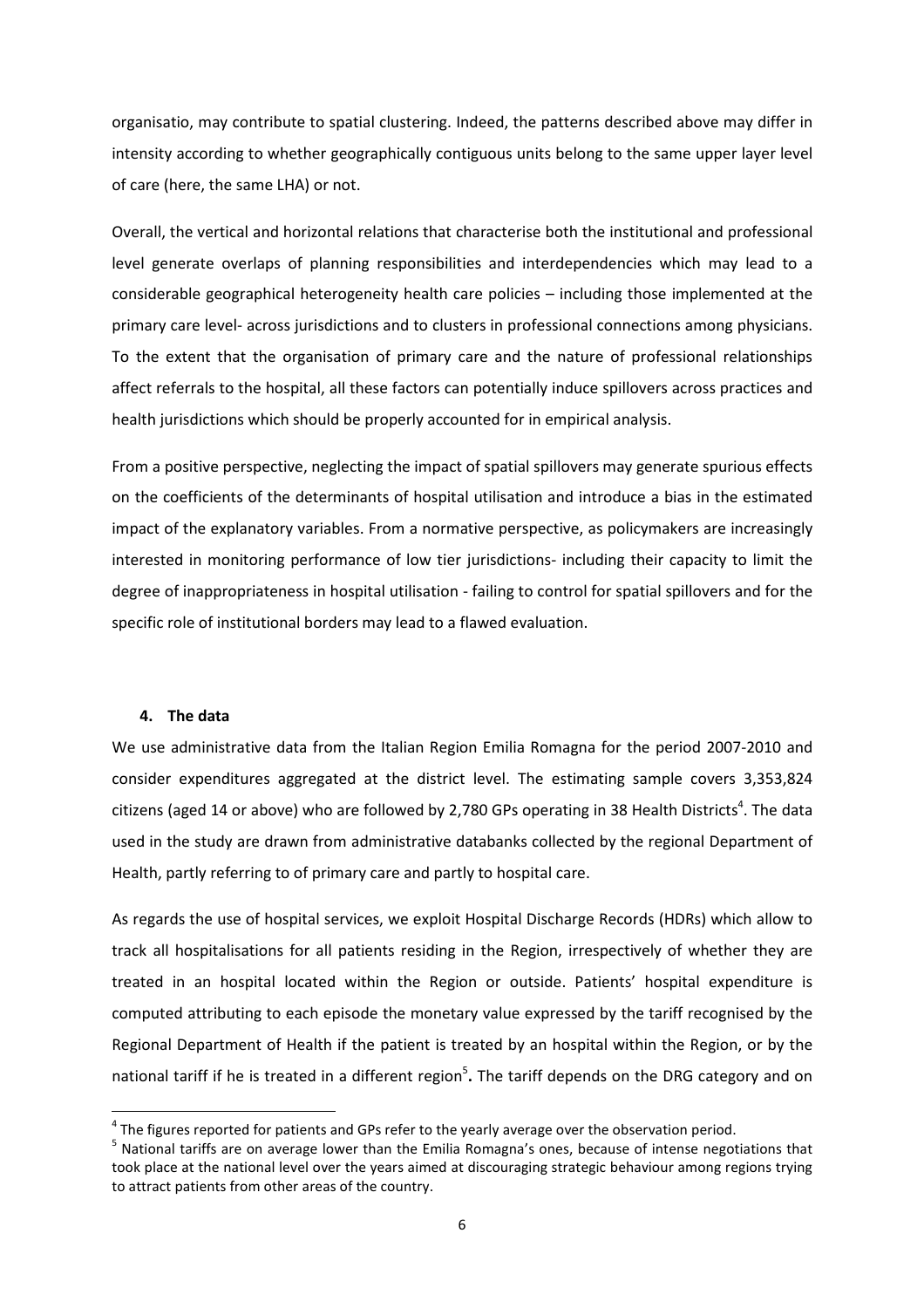the type of hospital, with HT and type A hospitals receiving a higher compensation than type B hospitals in recognition of the higher fixed costs they face compared to community hospitals. The baseline DRG tariff is augmented in case of complications or when the length of stay exceeds a predefined threshold. For each hospitalisation, the information on the tariff, comprehensive of the aforementioned possible adjustments, is included in the HDRs and it is used to construct our dependent variable. For each district in each year we sum the tariffs of all hospitalisations of all patients above 18 who reside in the district, and we then compute the per-patient average expenditure for acute hospital care at the district level which is the dependent variable for our model.

In order to evaluate the role of primary care services in generating spatial spillovers in the use of hospital services, we consider expenditures for hospitalisations expected to be influenced by GP's activity separately from hospital expenditures for largely unaffected by GP's decisions. For this purpose, we include in the first group the episodes of potentially inappropriate utilisation of the hospital, as identified by the Regional Health Department of Emilia Romagna by means of a list of Diagnosis Related Groups (DRGs) at risk of inappropriate hospitalisation. These are conditions whose frequency can be reduced by effective primary care provision. The second group encompasses highly complex treatments, whose occurrence is deemed to fall beyond the control of family physicians. To the extent that geographical heterogeneity in the delivery of primary care contributes to spatial clustering in hospital expenditures, local spillovers are expected to be larger for avoidable hospitalisations compared to complex treatments, that are influenced by utilization of primary care relatively less.

The descriptive statistics for the two dependent variables are reported in Table 1 for each year covered in our study.

#### TABLE 1 HERE

The data indicate that hospitalisations for potentially avoidable episodes generate an amount of expenditures that ranges roughly between one third and one half of the expenditures associated to highly complex treatments, with the former accounting for around 15% and the latter accounting for 38% of total expenditures over the four-year time span. Over time, we record a slight downward trend in expenditures for complex treatments, while potentially inappropriate expenditures show a remarkable increase between 2008 and 2009. For estimation purposes both dependent variables are log transformed.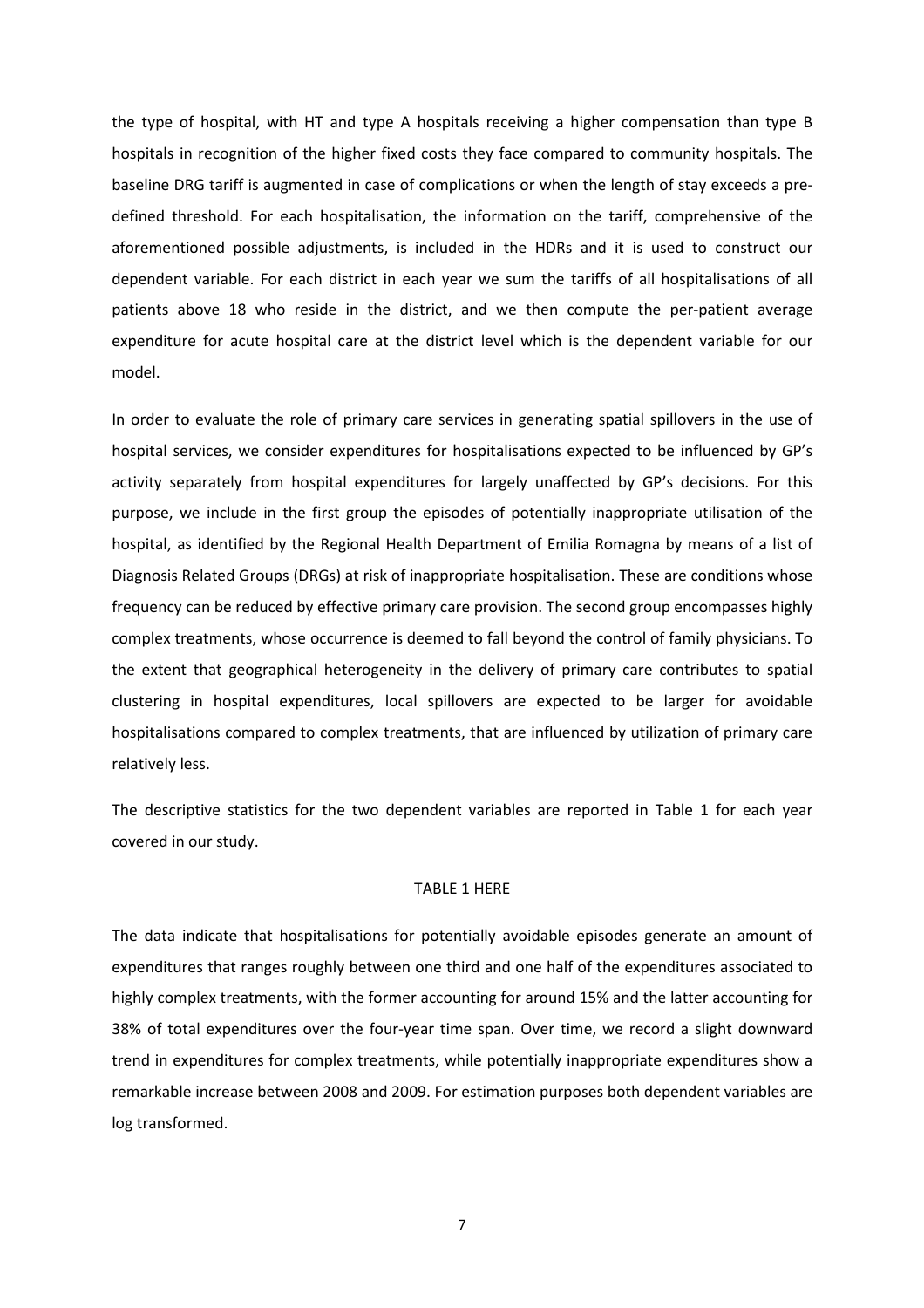As for the explanatory variables, a first set of controls, measured at the district level, accounts for the characteristics and organisation of GPs' practices. These include the average GP's seniority (*GP\_seniority*)*,* the share of associated practices (*share\_assoc\_GPs*), the share of practices with nursing staff (*share\_nurse*) or administrative collaborators (*share\_collaborator*). A second group of indicators captures the socio-demographic composition of the health districts with the shares for age classes (the group 14-36 is taken as reference), the proportion of males (*share males*) and of foreigners (*share\_foreigners*) entering as regressors.

Additional information is exploited to control for the features of the local health care systems and include: the density of GPs in each HD (*num\_GP*); the per capita number of hospital beds (*beds\_LHA*), of physicians, nurses and clerks employed by the local LHAs (*doctors\_LHA, nurses\_LHA, clerks\_LHA*, respectively); the raw LHA mortality rate (mort\_LHA). We add also a dummy for the presence of HT in the HD (*HD with HT*) and a dummy for the presence of a type A hospital (*HD with type A hosp*). Finally, geographical features are controlled for with a dummy for districts located in partially or totally mountainous areas (*mountainous area*), while local socio-economic conditions are proxied by per-capita taxable income (*income\_HD*) measured at the HD level. All variables, whose descriptive statistics are reported in Table 2, are log-transformed except for the dummy variables.

# TABLE 2 HERE

#### **5. The empirical methodology**

# **5.1.The standard spatial panel regression models**

The standard linear panel data models assume the absence of cross-sectional correlation among the units of observation so that they are not suitable to account for spatial dependence among geographical units. In fact, ignoring the potential spatial dependence either in observable or unobservable variables may bias the estimates of the coefficients of interest (LeSage and Pace, 2009).

A proper way to deal with spatial spillovers, either exogenous or endogenous, is to estimate spatial panel data models which allow to incorporate spatial dependence (Elhorst, 2003, 2014) by means of the inclusion of spatially autocorrelated disturbances and/or spatially lagged dependent and control variables. The inclusion of the spatially lagged dependent variable allows for endogenous spillover effects, that is for a causal link between the dependent variables of two different geographical units (feedback effect). On the other hand, the inclusion of spatially lagged regressors allows for potential exogenous spatial interaction effects. In this way it is possible to test whether a change in a regressor in a given geographical unit affects the outcome variable of the neighbouring units.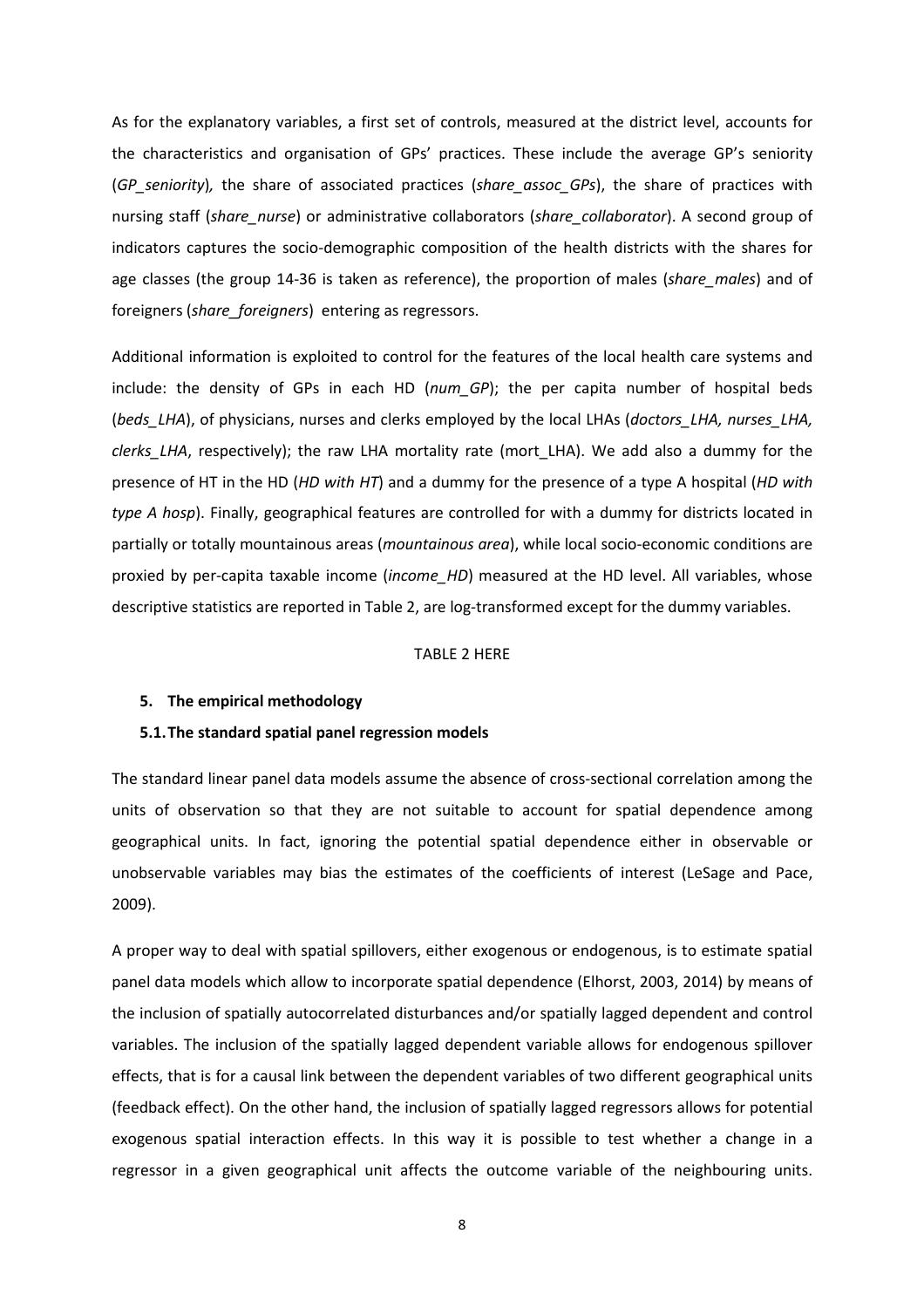Allowing for autocorrelated errors permits to take into account spatial interaction effects in unobservables among units.

A general formulation of the spatial panel model reads as:

$$
Y_t = \rho W Y_t + X_t \beta + W X_t \theta + \mu + \alpha_t t_N + u_t \qquad (1)
$$

$$
u_t = \lambda W u_t + \varepsilon_t \qquad (2)
$$

where  $\pmb{Y_t}$  includes the  $N \times T$  observations on the dependent variable,  $\pmb{X_t}$  is a matrix of regressors,  $\pmb{\mu}$ is a vector of time-invariant spatial effects that may be either fixed or random,  $\alpha_t$  is a vector of time effects either random or fixed and  $u_t$  is the vector of disturbances. The crucial feature of such model is the presence of the  $N \times N$  symmetric weight matrix W that summarises the pairwise spatial relationships between the units in the sample. The choice about the structure of the spatial weight matrix  $W$ , specifically targeted on the purposes of our analysis will be extensively treated in a dedicated section. As discussed in Elhorst (2010, 2014), the spatial autoregressive term  $WY_t$ accounts for endogenous spatial interaction effects among the dependent variable across different spatial units; the inclusion of spatially lagged regressors in  $WX_t$  allows for exogenous spatial interactions among the regressors while  $W\bm{u_t}$  allows for spatial correlations among the disturbances. The assumptions on which interactions effects can be excluded from the model, and therefore on which parameters (the spatial autoregressive coefficient  $\rho$ , the vector  $\theta$  including the coefficients of spatially lagged regressor or the spatial autocorrelation coefficient  $\lambda$ ) should be set to zero, determine alternative specifications of the spatial panel model to be estimated. In what follows we consider three specifications of the model in (1) and (2): assuming that  $\rho = \theta = \lambda = 0$ , we are back to the standard linear panel model with no spatial effects that we estimate by Pooled OLS, by fixedeffects (FE) o by random-effects (RE) estimators; we then estimate a Spatial AutoRegressive (SAR) model which assumes both  $\theta = 0$  and  $\lambda = 0$  so that only endogenous interaction effects take place; finally, we only assume that  $\lambda = 0$  and we estimate a Spatial Durbin Model (SDM) which allows for both endogenous and exogenous spatial interactions. The SAR model comes out as the most natural choice when we are interested in exploring spatial spillovers in hospital expenditures, since we expect in this context the endogenous interactions to be particularly significant. By estimating a SDM we also include spatially lagged regressors which, as discussed in LeSage and Pace (2009), control for the omission of relevant variables correlated with the included covariates. A further advantage of the SDM specification is that it provides consistent estimates even when the true model is a SAR. As in our analysis the sample includes the whole population of interest, namely all the Health Districts in the Region, and the observations cannot be seen as drawn from a larger population, the fixed effect specification is the most appropriate one for the model with spatial effects. Furthermore, the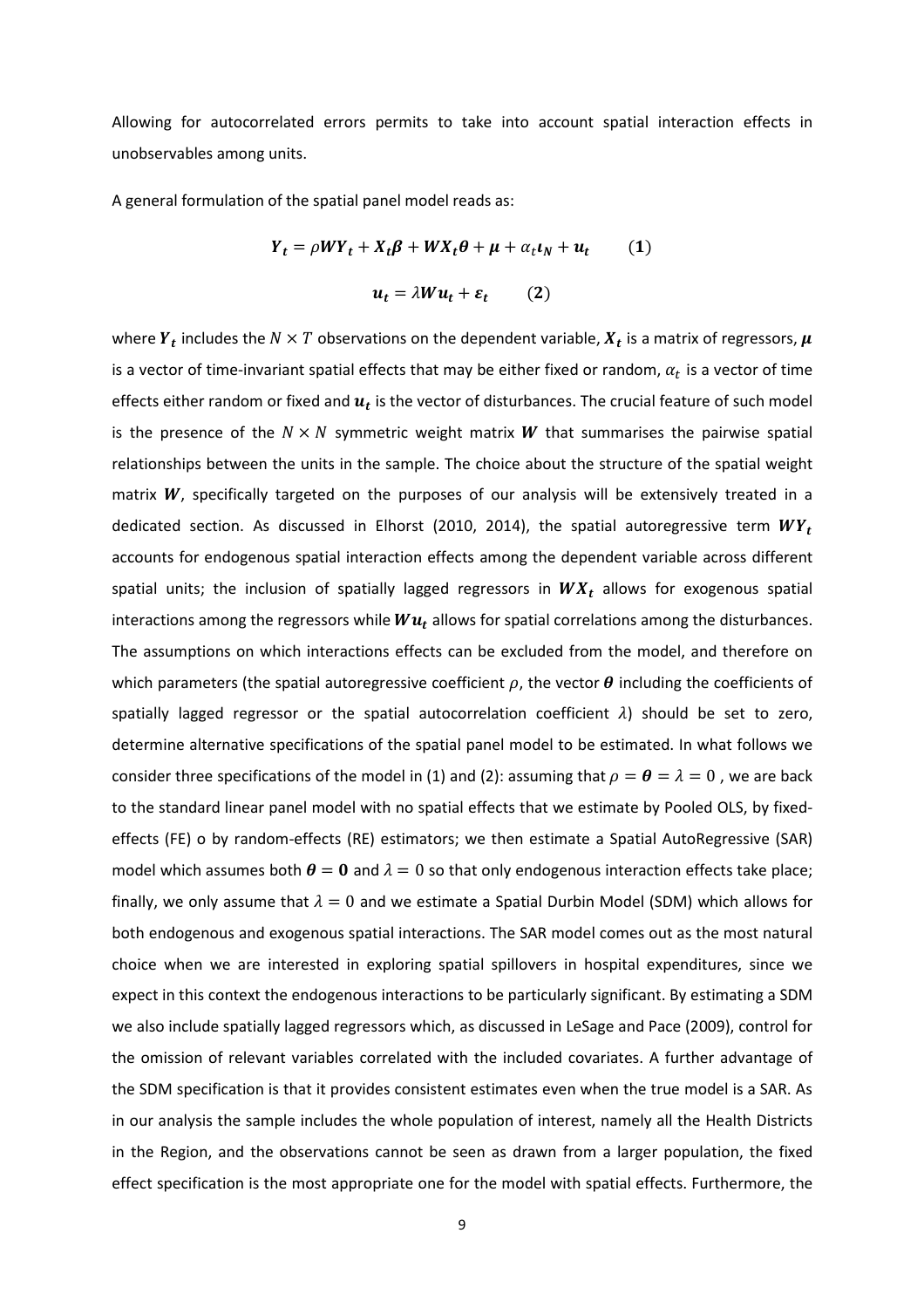fixed-effects specification allows for a correlation between the regressors and the individual-specific effects, that might actually be a concern is such framework.. Throughout our analysis we will therefore assume the spatial effects in  $\mu$  to be deterministic. The Maximum Likelihood (ML) estimates of the model in equations (1) and (2), either in the SAR and in the SDM specifications, are obtained by using the xsmle command in Stata.

#### **5.2. The spatial weight matrix**

The spatial weight matrix *W* captures the connections among the spatial units observed in the sample. *W* has to be specified prior to the estimation of the model and a wide range of alternative structures are potentially available for it, in order to weigh the spatial observations based, for instance, on geographical, institutional, economic or social proximity or on distance. Each cell  $w_{ij}$  of the *W* matrix reflects the intensity of the spatial interaction between unit *i* and unit *j*, or, stated differently, the spatial influence of unit *j* on unit *i*. By convention,  $w_{ii} = 0$ , so that the **W** matrix has a zero diagonal.

The first part of our empirical analysis follows the standard approach of the literature and thus implements an estimation strategy based on a single weighting matrix. Given the feature of the institutional context that is characterised by a two-tier level of jurisdictions with HDs nested into LHAs, one can consider two alternative specifications of the *W* matrix. The first one is based on mere geographical contiguity among spatial entities, as captured by shared borders between two neighbouring HDs. In this case, the cell  $w_{ij}$  assumes value of 1 if the  $i<sup>th</sup>$  HD shares a common border with the *j*<sup>th</sup> HD and 0 otherwise, irrespectively of whether they belong to the same LHA or not. Here, when estimating a SAR or SDM model, for each HD the spatially lagged dependent variable is a weighted average of the health expenditures in the neighbouring HDs. The second specification extends the notion of "neighbourhood" adopting a metrics that includes also the institutional proximity among HDs alongside the geographical one. In this case, we slightly modify the previous weight matrix as follows: the W matrix has cell  $w_{ij} = 1$  not only if HD *i* and HD *j* share the same border but also if they belong to the same LHA, and zero if two HDs neither have a common border nor belong to the same LHA. The rationale behind the specification of this second weight matrix is that HDs that belong to the same LHA are subjects to the same institutional constraints and are affected by the same healthcare policies promoted by the LHA, though they might not have any border in common. As standard in the literature, we row-standardise the weight matrix so that the weights are always in the range 0-1 and the spatially lagged variables are a weighted average of the neighbours' observed values for those variables.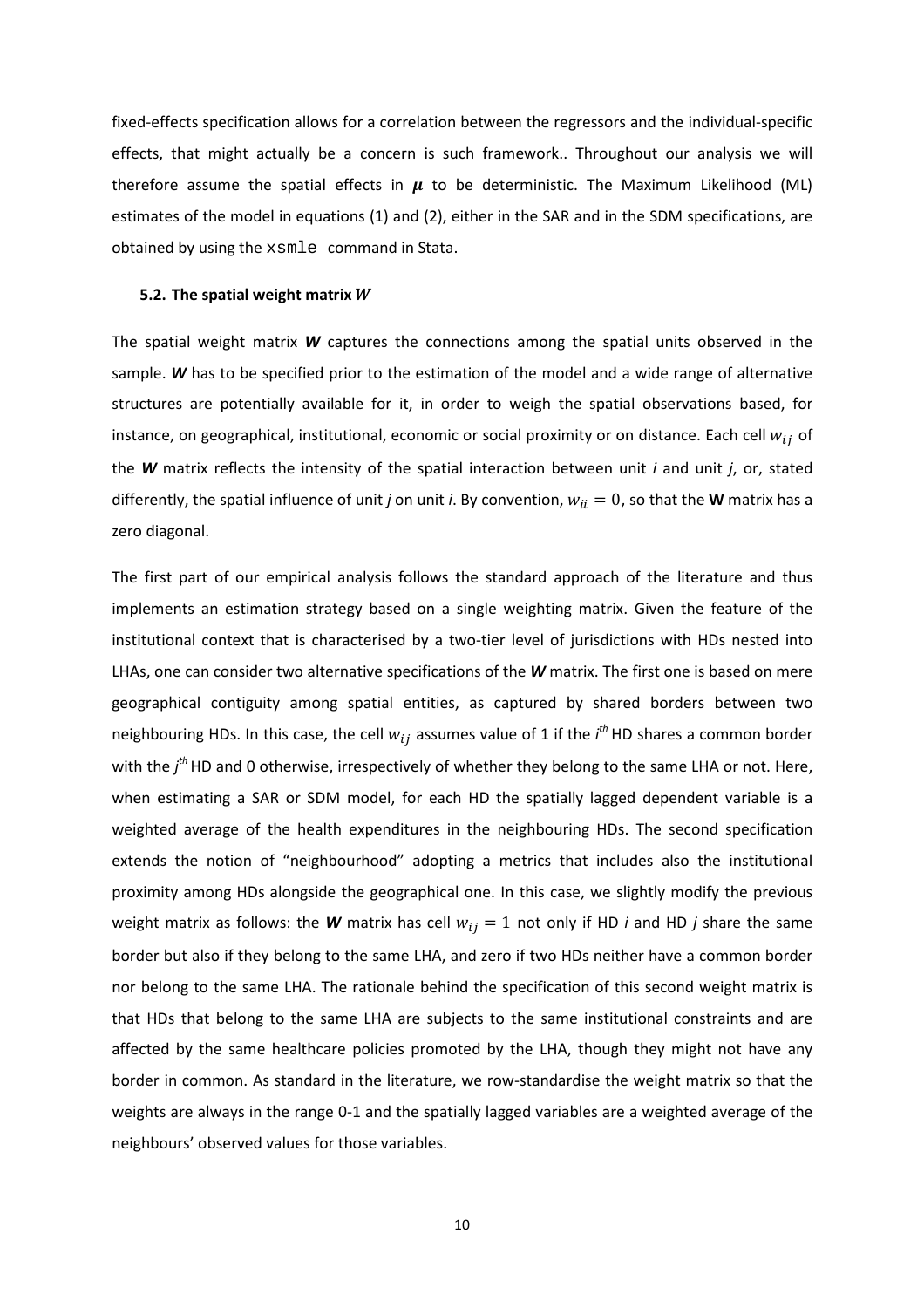#### **5.3. Accounting for institutional constraints**

In order to gain further insights on the impact of institutional constraints on spatial patterns in expenditures, it is useful to disentangle the sources of spatial dependence when the geographical units of interest are subject to different institutional constraints. In a recent contribution which extends Lacombe (2004), Atella et al. (2014) propose an empirical approach designed for this purpose. They exploit two different contiguity matrices that result from the partition of a standard contiguity matrix denoted by W: the first one, labeled *within* matrix, defines contiguity among units that are subject to the same institutional setting; the second one, labeled *between* matrix, defines contiguity among spatial entities which share a common border but that belong to different higherlevel jurisdictions. The cell  $w_{ij}^w$  of the *within* matrix, denoted by  $\pmb{W_w}$ , takes value of 1 if entity *i* and entity *j* share a common border and are subject to the same jurisdiction and 0 otherwise. In the *between* matrix  $\bm{W}_{\bm{b}}$ , the cell  $w_{ij}^b$  is 1 if entity *i* and entity *j* share a common border but belong to different LHAs and 0 otherwise.

Such approach is particularly appealing for the purposes of our work and given the institutional framework that characterizes the Italian NHS. Therefore, in order to disentangle the two alternative sources of spatial dependence, we partition the contiguity matrix  $W$  discussed in the previous section into the two matrices  $W_w$  and  $W_b$ . Following Atella et al (2014), we disentangle the endogenous from the exogenous interaction effects in a *within* and a *between* component, so that a modified version of the model in (1) encompassing the partition into the two sources of dependence becomes:

$$
Y_t = \rho_w W_w Y_t + \rho_b W_b Y_t + X_t \beta + W_w X_t \theta_w + W_b X_t \theta_b + \mu + \alpha_t \iota_N + u_t. \tag{3}
$$

We estimate the model in (3) following both a fixed-effect SAR specification and a fixed-effect SDM model.  $W$  can be specified according to the two formulations discussed in the previous section and accounts for either pure geographic contiguity or geographic/institutional proximity; in this extension, such matrix is now partitioned in the two components. The  $W_b$  is the same in both cases and the cells have values  $w_{ij}^b = 1$  when two HDs have a common border but belong to different LHAs. As for the within matrix,  $w_{ij}^w = 1$  for districts that share a border and belong to the same LHA when a strict criterion of geographical proximity is adopted; instead, when we also account for the institutional proximity of non-adjacent HDs,  $w_{ij}^W=1$  in the case that two districts are in the same LHA no matter whether they share a common border. The model in (3) is estimated in Stata exploiting the user-written command spm.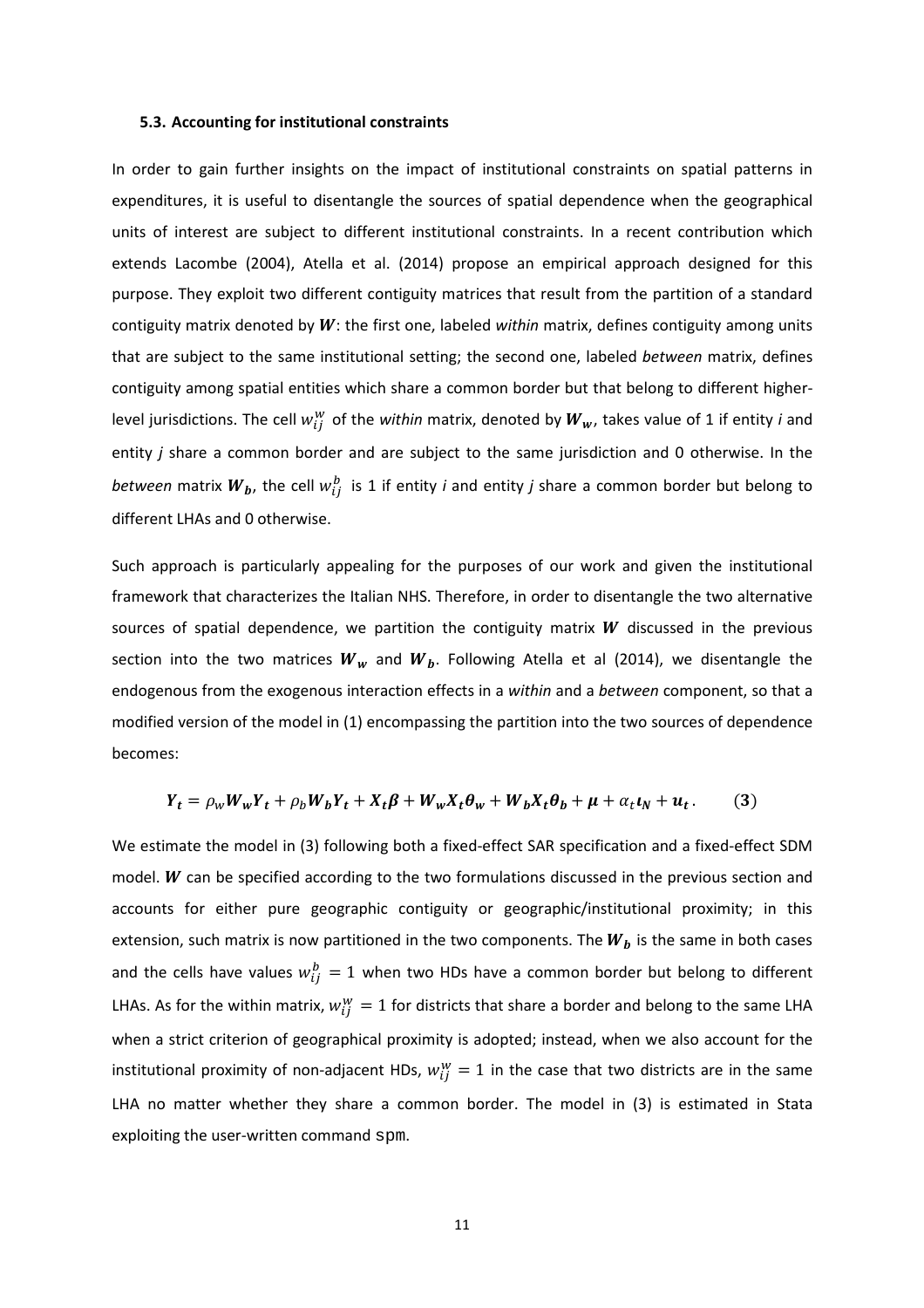#### **6. Results**

Our empirical strategy follows three steps. We start by estimating for both dependent variables a standard linear panel data model that does not account for spatial correlation across observations by Pooled OLS, FE and RE estimators (Table 3).

# TABLE 3 HERE

The results obtained at this stage serve as a benchmark for a first assessment of the implications of failing to take into account potentially relevant characteristics of the data at hand, such as the presence of spatial patterns, when evaluating the determinants of hospital expenditures.

As a second step, we specify our econometric model in such a way to account for spatial correlation across observations. In particular, we consider a fixed-effect SAR and a fixed-effect SDM model specification and, at this stage, we exploit a single weight matrix - which may be W,  $W_w$ ,  $W_b$  where  $W$  may based on two slightly different definitions of contiguity discussed in detail in section 5.2 and consequently also the partition in the two matrices  $W_w$ , and  $W_b$ . Since the main aim of the paper is to assess the overall relevance of spatial spillovers in expenditures across districts, we first present and discuss the results for the spatial autoregressive component, namely the estimates of the coefficients  $\rho$  in model (1).

#### TABLE 4 HERE

Table 4 reports the estimates for the spatial autoregressive coefficients for the two dependent variables introduced in previous sections. The default case corresponds to a single matrix where proximity is defined according to a geographical criterion, i.e. whether two HDs share a common border. The subscript *\_LHA* indicates a departure from the default case and an institutional metrics is added to the geographical one, such that are classified as "neighbours" also all the HDs in the same LHA irrespectively of whether they share a border or not.

For potentially inappropriate expenditures, the estimates of the spatial effects generally come out positive and statistically significant, the only exception being the case in which the only matrix used is  $W<sub>b</sub>$ . The large magnitude of the coefficients, ranging when significant between 0.32 and 0.50, points to the presence of strong interaction effects among HDs. The comparison between SAR and SDM results when exploiting  $W$  provides evidence that, once we control also for spatially lagged regressors and we allow for exogenous spatial effects, the estimated endogenous interactions are smaller, though the coefficient is still about 0.3. Moving to the "augmented" weight matrix, we find evidence of stronger interactions among HDs than in the case in which only geographic proximity is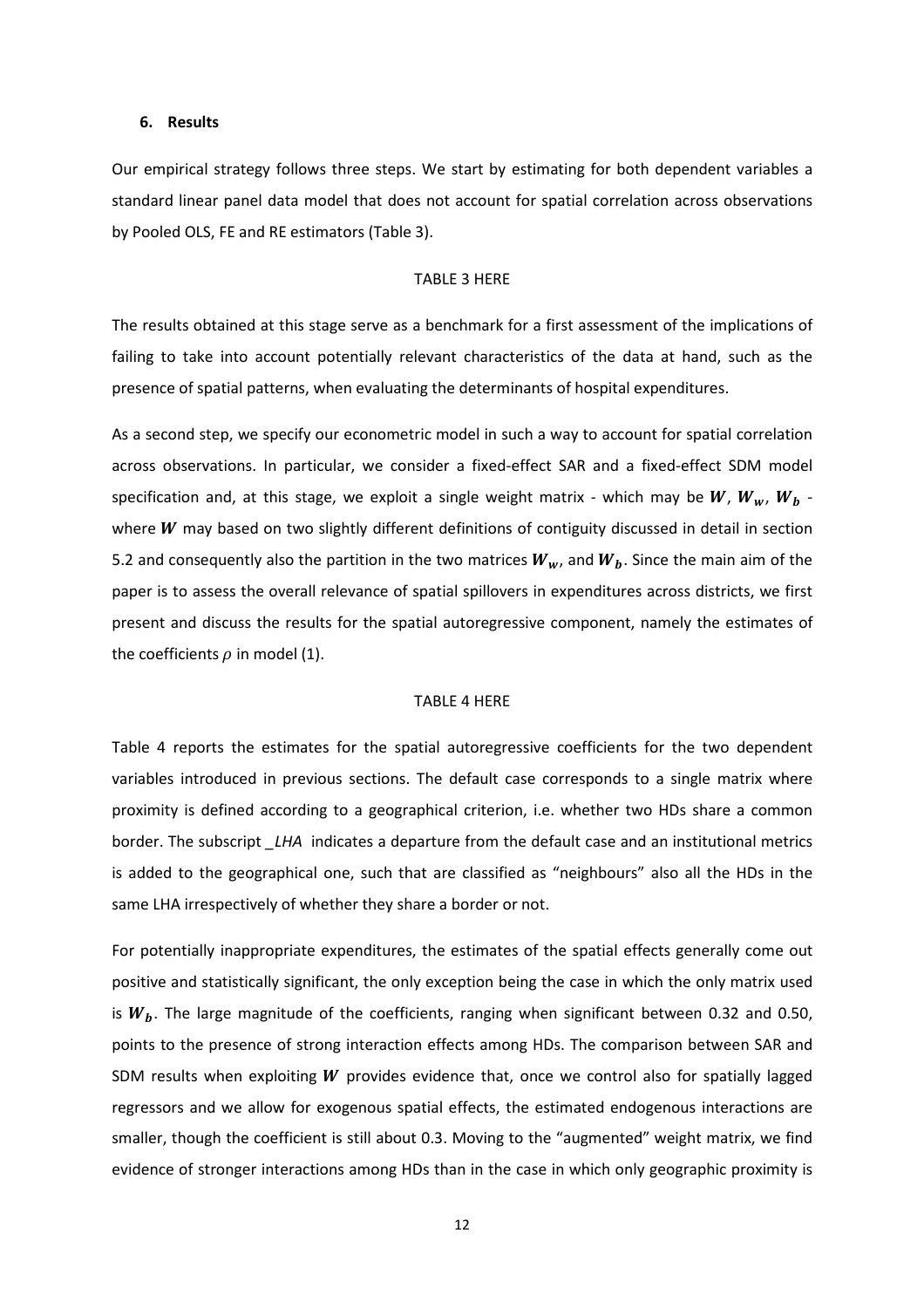considered. The spatial effects estimated exploiting  $W_w$  are, in the case of SDM, very close to those estimated using the augmented  $W$ , while no "between" spatial effects emerge: this evidence points to the finding that in this context stronger spatial interactions among HDs intervene when they belong to the same LHA.

When we consider expenditures associated to highly complex DRGs, the estimated spatial effects are weaker and in most cases not significant, pointing to a limited evidence of spatial spillovers for outcomes that are not expected to be affected by differences in primary care organization. Interestingly, in the only case when the spatial autoregressive coefficient is significant at the 5% level, the estimated sign is negative: this confirms that the nature of the interactions across jurisdictions for the two type of treatments is very different.

Overall, these results are consistent with the idea that heterogeneity in primary care activity may represent an important source of spatial clustering for hospital expenditures. Indeed, when controlling for a set of primary care characteristics, the hospital expenditures expected to be sensitive to GP decisions display a strong spatial correlation.

Table 5 presents the results for the SAR and SDM specifications for the case of a single weight matrix. In the table, we report the estimates for the coefficients  $\rho$ ,  $\beta$  and  $\theta$  in model (1), as well as the total spatial effects disentangled also in the direct and indirect components.

## TABLE 5 HERE

The explanatory power of the control variables included in the analysis appears weak for both the dependent variables considered. Partial exception is the demographic composition of the district population where a higher share of individuals aged between 36-50 is positively associated to expenditure levels, in particular when we consider the direct effect measured for inappropriate episodes. Higher average GP seniority is in some cases significantly associated to lower expenditures, both for inappropriate and complex conditions, and again the effect emerges as significant for the direct effects.

Finally, the third step of the analysis consists of the estimation of the model in (3) using two weights matrices. Table 6 reports the estimates of the spatial autoregressive coefficients  $\rho_w$  and  $\rho_h$  in model (3) for the SAR and SDM specifications and both the dependent variables when two spatial weights matrices are used at the same time.

# TABLE 6 HERE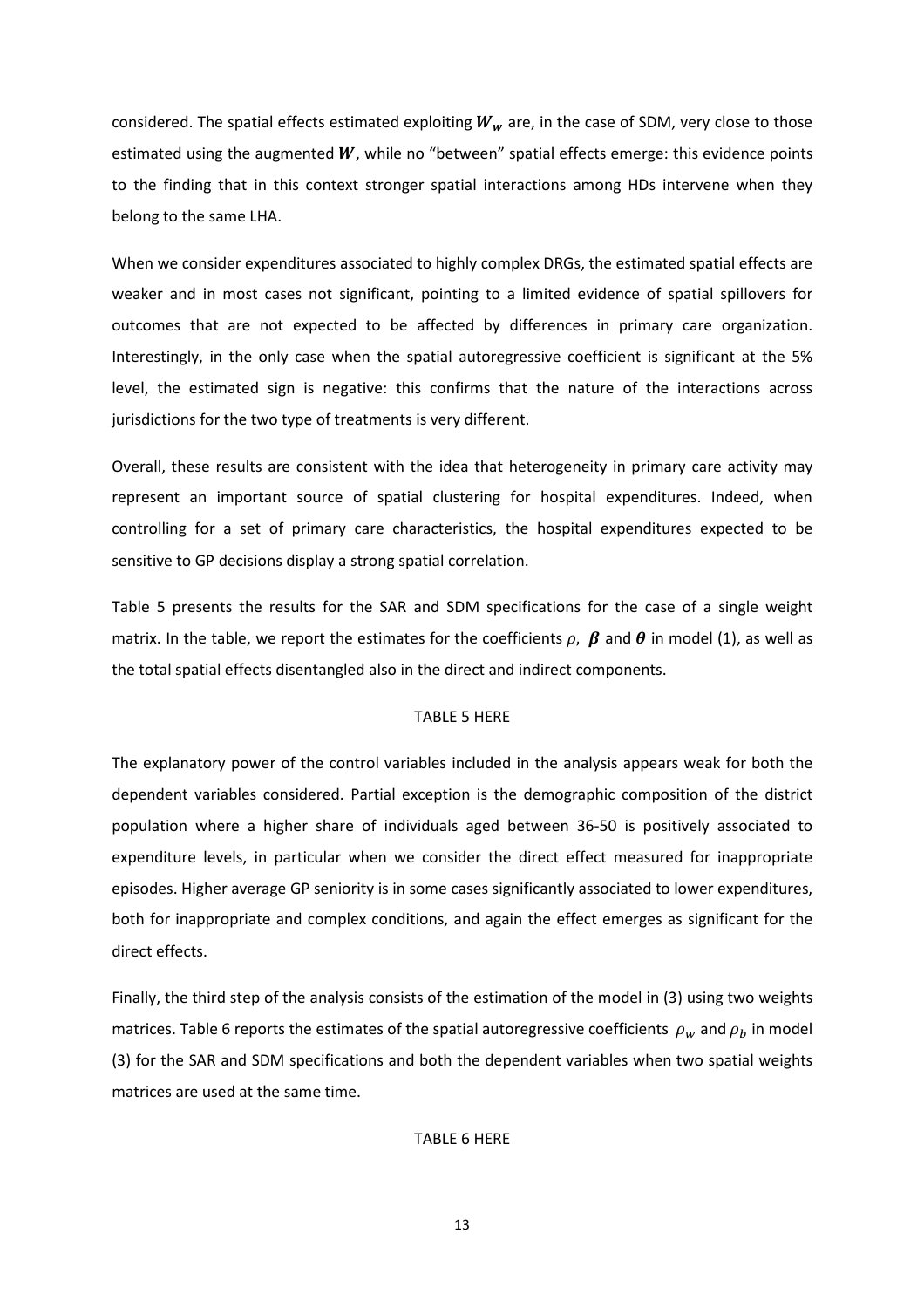When we employ the double matrix, for potentially inappropriate expenditures both the within and the between spatial effects are estimated as large in magnitude and highly statistically significant. While we find no relevant differences in the estimated effects according on whether we take the standard or the "augmented" weight matrix to be partitioned, it is particularly interesting to consider how the spatial interactions can be disentangled in a within and a between component. Taking the SDM results as the benchmark since the estimates are consistent also when the true DGP is a SAR (LeSage, 2014), we find that the interactions within the same LHA account for about three fourths of the total endogenous spillover; while one fourth can be attributed to interactions between neighbouring areas belonging to different institutional settings, as defined by the LHAs. The absence of spatial spillovers for expenditures associated to high-complexity treatments emerge here as clear-cut. None of the spatial autoregressive coefficients, in neither components, comes out as statistically significant. Finally, in Table 7 we present the estimates of the coefficients  $\rho_w$ ,  $\rho_h$ ,  $\beta$ ,  $\theta_w$ ,  $\theta_h$  for the SAR and SDM specifications of the model in (3).

# TABLE 7 HERE

#### **7. Conclusions**

The present paper aimed at empirically assessing the presence of spatial effects on hospital expenditures at the district level. Its main purpose was to investigate the contribution to geographical clustering in expenditures of primary care, as it represents a largely overlooked, albeit important, potential source of heterogeneity across health jurisdictions which may significantly affect also the intensity and degree of appropriateness of hospital utilisation. Moreover, we exploit an empirical strategy designed to separately evaluate the effects of spatial spillovers within and between healthcare jurisdictions and to address the influence of both geographical and institutional proximity among health districts.

We conduct a district level analysis since, in the Italian NHS, this is the institutional level in charge of designing and coordinating health policies in primary care. We separately considered two types of hospital expenditures: those associated to episodes of potentially inappropriate use of hospital services and those associated to complex medical treatments. Such choice is based on the conjecture that the former group of expenditures is affected by the delivery of effective primary care services, preventive measures and accurate gatekeeping, as the recourse to the hospital is deemed to be potentially avoidable in these cases. On the contrary, the latter type of expenditures relates to conditions that typically fall beyond the control of community services, including primary care providers.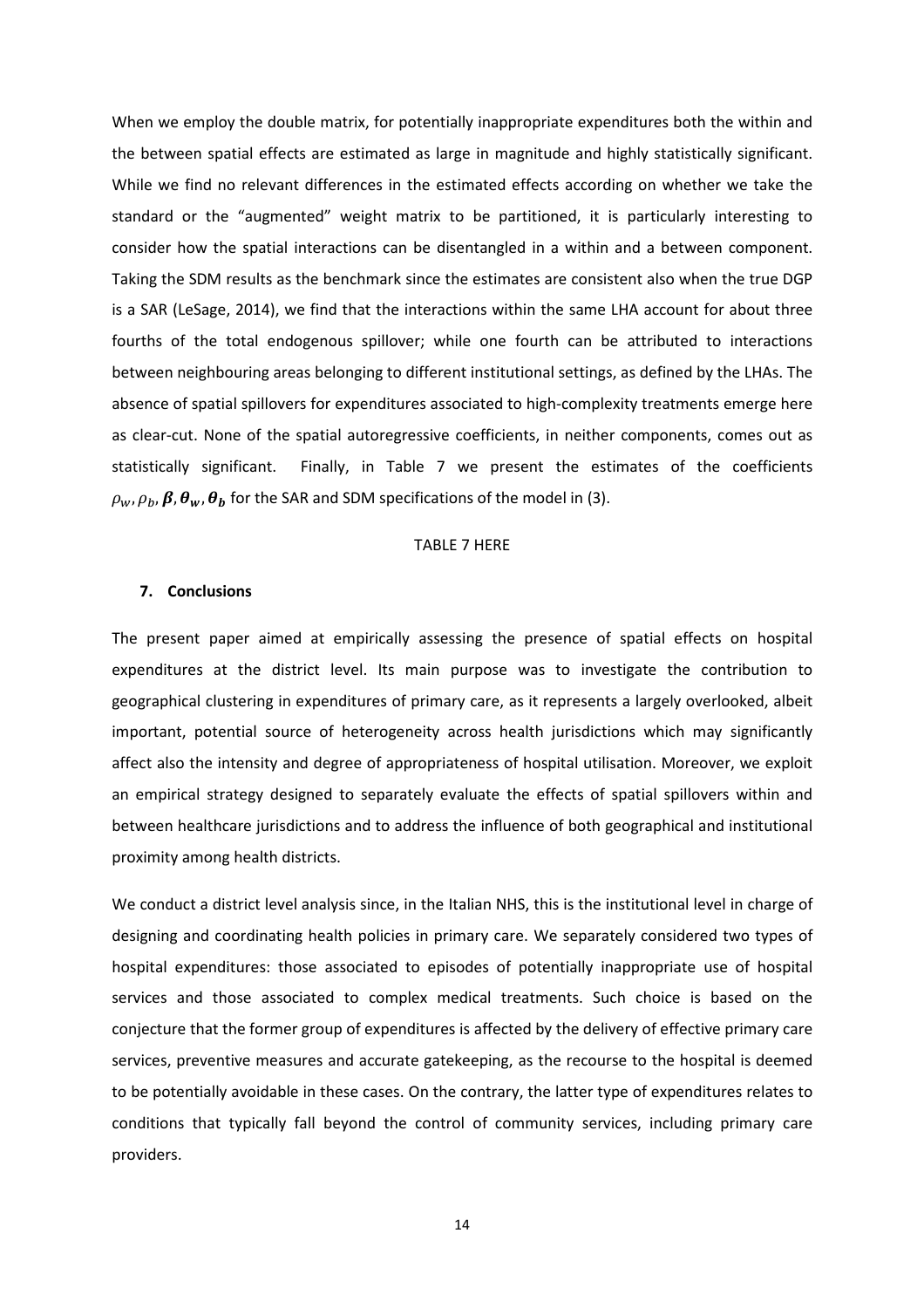Our main findings indicate that spatial effects are significant and large in magnitude for potentially inappropriate expenditures while they generally emerge as non-significant when considering expenditures for complex medical treatments. Moreover, the separate evaluation of geographical and institutional proximity indicates that the impact of spatial effects within the same jurisdiction is larger within the same jurisdiction compared to the effects between jurisdictions.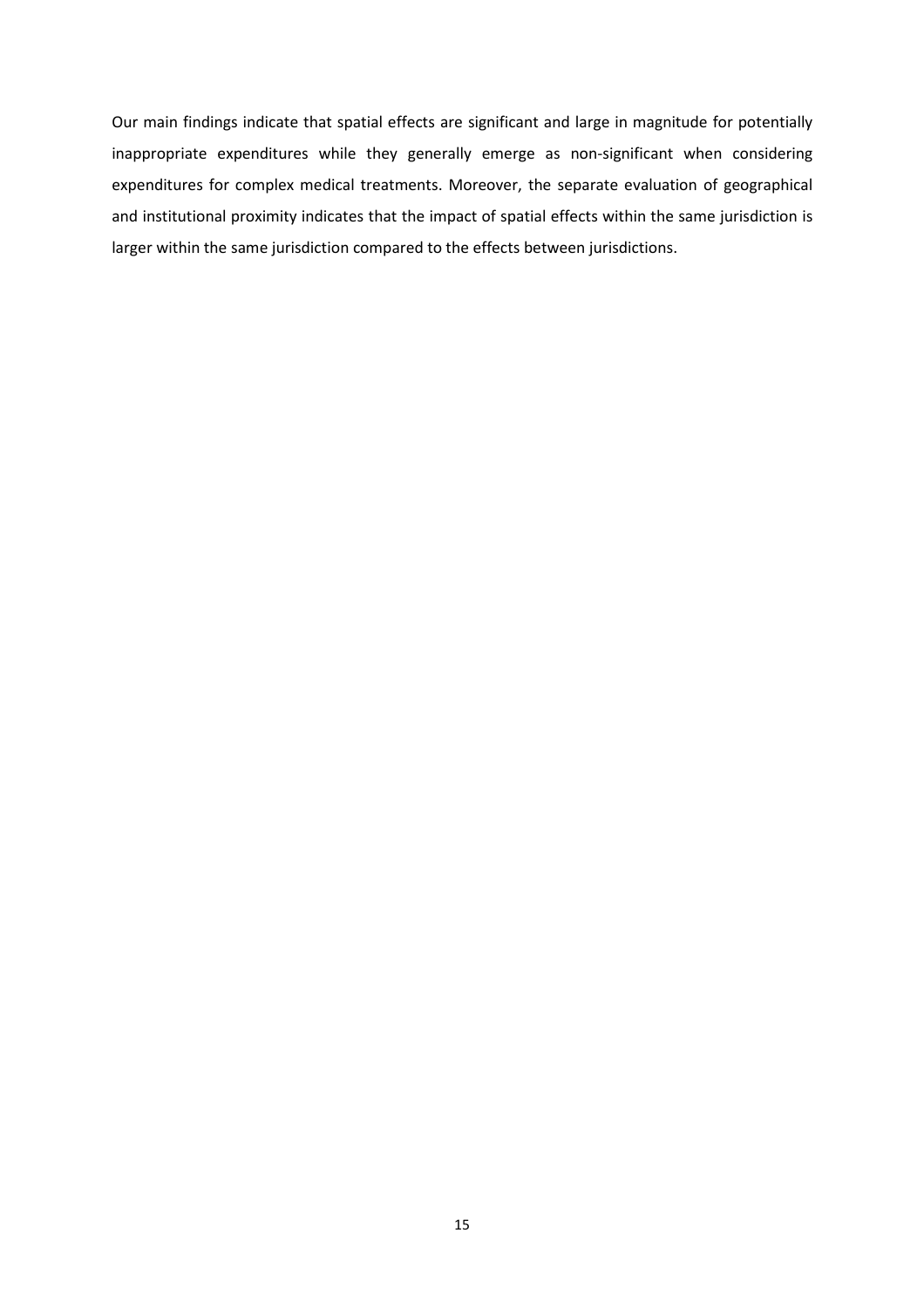#### **References**

Arbia, G., Battisti, M., Di Vaio, G. (2010). "Institutions and geography: Empirical test of spatial growth models for European ", *Economic Modelling*, 27 (1): 12-21.

Armeni, P., Compagni A., Longo F. (2014). "Multiprofessional primary care units: What affects the clinical performance of Italian General Practitioners?", *Medical Care Research and Review*, 71 (4): 315-336.

Atella,V., Belotti, F., Depalo, D., Piano Mortari A. (2014). "Measuring spatial effects in the presence of institutional constraints: The case of Italian Local Health Authority expenditure", *Regional Science and Urban Economics*, 49: 232–241.

Balia S., Brau, R., Marrocu E. (2013). "What drives patient mobility across Italian regions? Evidence from hospital discharge data" in Levaggi R. Montefiori, M. (eds).Health care provision and patient mobility, Developments in Health Economics and Public Policy, , Vol. 12, 2014, pp 133-154.

Baltagi, B. H., Yen, Y-F. (2014). "Hospital treatment rates and spillover effects: Does ownership matter?", *Regional Science and Urban Economics*, 49, 193-202.

Beales S., Smith P.C. (2012). "The role of primary health care in controlling the cost of specialist health care", *Nordic Economic Policy Review*: 2 : 153-187.

Bech M., Lauridsen, J. (2008). "Exploring the spatial pattern in hospital admissions" *Health Policy* 87: 50–62.

Bech M., Lauridsen, J. (2009a). "Exploring spatial patterns in general practice expenditure", *European Journal of Health Economics* 10: 243–254.

Bech M., Lauridsen, J. (2009b). "Exploring the small area variation and spatial patterns" *Health Services Outcomes Research Methodology* 9: 177–196.

Belotti, F., Hughes, G. Piano Mortari, A. "XSMLE: Stata module for spatial panel data models estimation".

Cappellari L., De Paoli, A., Turati, G. (2014). "Do Market Incentives in the Hospital Industry Affect Subjective Health Perceptions? Evidence from the Italian PPS-DRG Reform", IZA Discussion Paper n. 8636.

Costa-Font, J., Pons-Novell, J. (2007). "Public health expenditure and spatial interactions in a decentralized National Health System", *Health Economics*, 16: 291–306.

Costa-Font J., Moscone, F. (2009) "The impact of decentralization and inter-territorial interactions on Spanish health expenditure", in Arbia G. Batagi B. (eds.) Spatial econometrics: Studies in empirical economics, Springer.

Dusheiko, M., Gravelle, H., Martin, S., Rice, N., Smith, P.C. (2011). "Does better disease management in primary care reduce hospital costs? Evidence from English primary care", *Journal of Health Economics* 30: 919– 932.

Ehlert A., Oberschachtsiek D. (2014). Does managed care reduce health care expenditure? Evidence from spatial panel data. *International Journal of Health Care Finance Economics* 14: 207–227.

Elhorst J.P. (2003). "Specification and Estimation of Spatial Panel Data Models", *International Regional Science Review*, 26: 244-268.

Elhorst J.P. (2010). "Applied Spatial Econometrics: Raising the Bar", *Spatial Economic Analysis*, 5:1, 9-28.

Elhorst J.P. (2014). "Spatial Econometrics. From Cross-Sectional Data to Spatial Panels", *Springer Briefs in Regional Science*, Springer.

Fattore, G., Mariotti, G., Rebba, V. (2013) "Review of waiting times policies: Country case studies- Italy", in Waiting Time Policies in the Health Sector, Siciliani, L., Borowitz, M., Moran, V. (eds), *OECD Health Policy Studies*.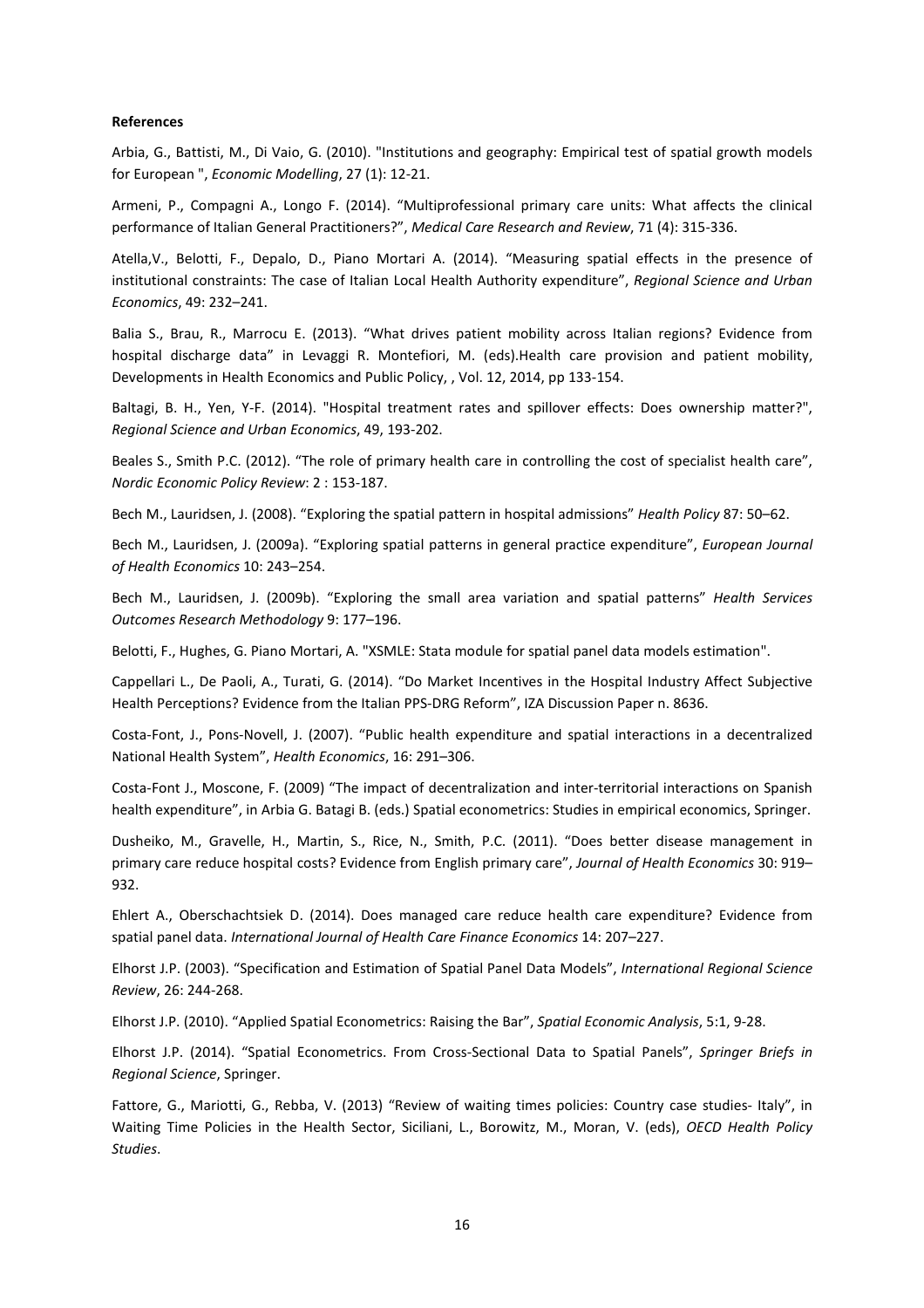Fiorentini, G., Iezzi, E., Lippi Bruni, M., Ugolini C. (2011). "Incentives in primary care and their impact on potentially avoidable hospital admissions", *European Journal of Health Economics*, 12: 297-309.

Gibson, O.R., Segal L., McDermott R.A. (2013). "A systematic review of evidence on the association between hospitalisation for chronic disease related ambulatory care sensitive conditions and primary health care resourcing", *BMC Health Services Research,* 13: 336.

Gianonni, M., Hitris, T. (2002). "The regional impact of health care expenditure: the case of Italy". *Applied Economics* 34: 1829–1836.

Gravelle, H., Santos, R., Siciliani, L. (2014). "Does a hospital's quality depend on the quality of other hospitals? A spatial econometrics approach" *Regional Science and Urban Economics*, 49, 203-216.

Iezzi, E., Lippi Bruni, M., Ugolini C. (2014). "The role of GP's compensation schemes in diabetes care: Evidence from panel data" *Journal of Health Economics*, 34, 104-120.

Italian Ministry of Health (2010). "Cittadini e salute: La soddisfazione degli Italiani per la sanità" (in Italian). Quaderni del Ministero della Salute, n.5.

Lacombe, D.J. (2004), "Does econometric methodology matter? An analysis of public policy using spatial econometric techniques", *Geographical Analysis*, 36, 105-118.

LeSage, J.P. (2014), "What regional scientists need to know about spatial econometrics", mimeo.

LeSage, J.P., Pace, R.K. (2009), "Introduction to Spatial Econometrics", Taylor & Francis.

Lippi Bruni, M., Nobilio, L., Ugolini C. (2008). "The analysis of a cardiological network in a regulated setting: a spatial interaction approach" *Health Economics*, 17, 221-233.

Lippi Bruni, M., Mammi, I., Ugolini, C. (2014). "Does the extension of primary care practice opening hours reduce the use of emergency services?", Working Paper n. 978, Department of Economics, University of Bologna.

Manski, C. F. (1993). "Identification of endogenous social effects: The reflection problem", *Review of Economic Studies*, 60: 531-542.

Moscone, F., Knapp, M., Tosetti E. (2007). "Mental health expenditure in England: A spatial panel approach" *Journal of Health Economics,* 26: 842–864.

Skinner J. (2011). "Causes and consequences of regional variations in health care", in Pauly, M.V., McGuire T.G. and Barros, P.P. (eds), Handbook of Health Economics vol. 2, Chapter 2: 45-93, North Holland.

Wennberg J. and Gittelsohn A. (1973). "Small area variations in health care delivery", *Science,* 182, 1102-1108.

Yu Y., Zhang L. Li, F. Zheng X. (2013)*,* "Strategic interaction and the determinants of public health expenditures in China: a spatial panel perspective"*, The Annals of Regional Science*, 50: 203-221.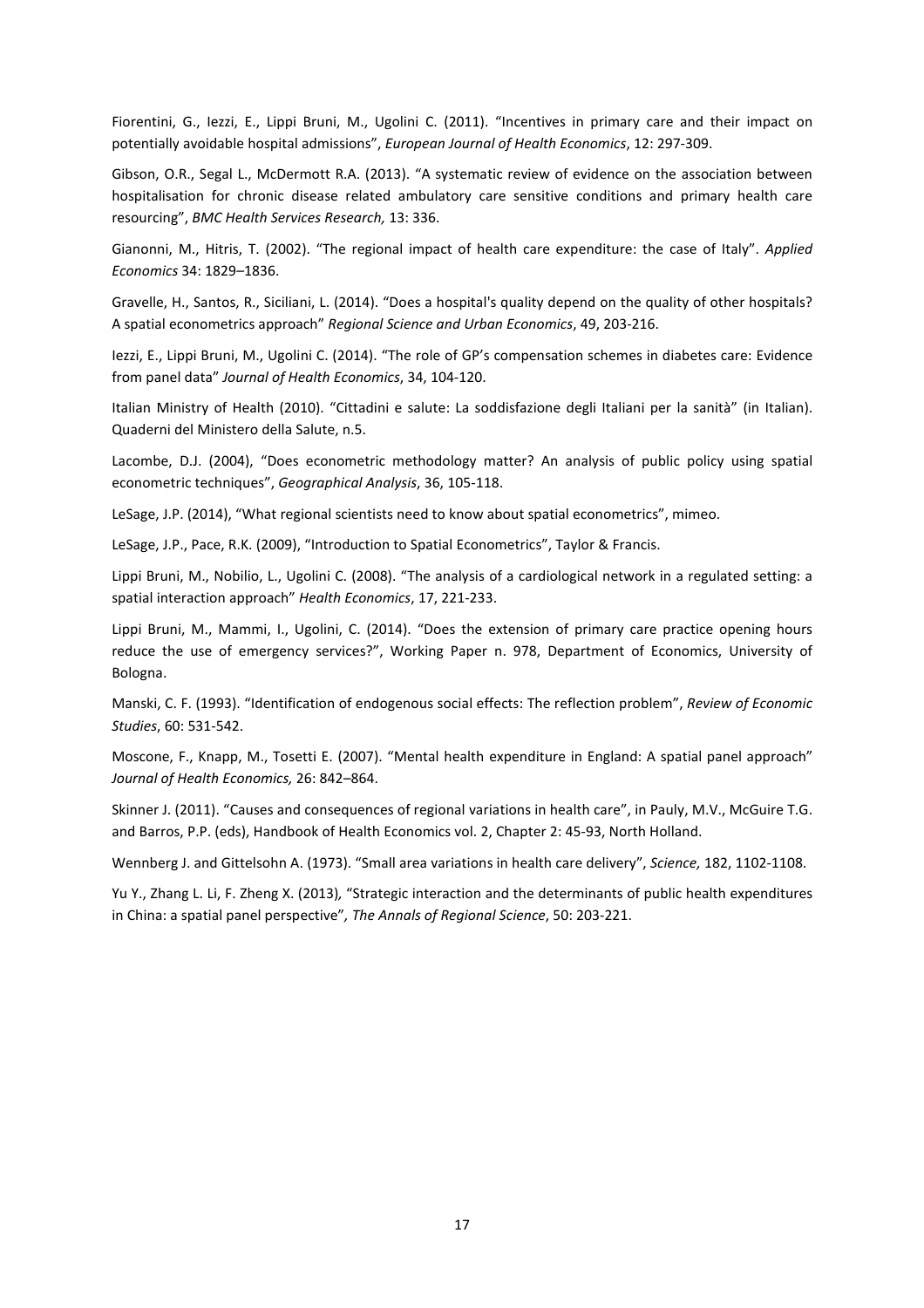# Table 1- *Dependent variables*

| Dep. Var.      | Definition                                                                  | Mean   | St.   | Mean   | St.   | Mean   | St.   | Mean   | Std.  |
|----------------|-----------------------------------------------------------------------------|--------|-------|--------|-------|--------|-------|--------|-------|
|                |                                                                             |        | Dev.  |        | Dev.  |        | Dev.  |        | Dev.  |
|                |                                                                             |        |       |        |       |        |       |        |       |
| pot_inappr_exp | Expenditures for potentially inappropriate<br>procedures (Euros per capita) | 76.33  | 9.67  | 72.29  | 9.49  | 115.68 | 14.04 | 106.61 | 12.99 |
| high compl exp | Expenditures for highly complex hospital<br>procedures (Euros per capita)   | 246.68 | 22.69 | 242.44 | 23.15 | 232.98 | 23.64 | 233.29 | 22.81 |
| Year           |                                                                             | 2007   |       | 2008   |       | 2009   |       | 2010   |       |

*Data are expressed in Euro per capita (residents are aged 14 or above).* 

# Table 2 – *Descriptive Statistics*

| <b>Variable</b>     | <b>Definition</b>                                    | Mean     | St. Dev. | Min      | Max      |
|---------------------|------------------------------------------------------|----------|----------|----------|----------|
| GP seniority        | average seniority of GPs in the HD                   | 20.51    | 1.87     | 15.18    | 24.26    |
| share nurse         | HD share of GP practices with nurse                  | 9.98     | 10.13    | 0.00     | 51.22    |
| share_collaborator  | HD share of GP practices with collaborator           | 29.32    | 12.56    | 4.26     | 73.17    |
| share_assoc GPs     | HD share of associated practices                     | 81.23    | 13.61    | 32.61    | 100.00   |
| share_36_50         | HD share of patients aged 36-50                      | 27.91    | 1.52     | 23.60    | 31.56    |
| share 51 65         | HD share of patients aged 51-65                      | 21.27    | 0.88     | 19.64    | 24.15    |
| share over 65       | HD share of patients aged over 65                    | 25.63    | 2.73     | 19.72    | 30.95    |
| share males         | HD share of male patients                            | 48.13    | 0.78     | 45.55    | 49.34    |
| share foreigners    | HD share of foreign patients                         | 7.09     | 1.75     | 2.89     | 11.60    |
| num GP              | Per-capita number of GPs in the HD                   | 0.000743 | 0.000059 | 0.000609 | 0.000860 |
| beds_LHA            | Per-capita number of hospital beds in the LHA        | 3.92     | 0.76     | 2.85     | 5.44     |
| doctors_LHA         | Per-capita number of hospital doctors in the LHA     | 0.002156 | 0.000214 | 0.001805 | 0.002561 |
| nurses LHA          | Per-capita number of hospital nurses in the LHA      | 0.007597 | 0.000847 | 0.006504 | 0.009282 |
| clerks LHA          | Per-capita number of hospital clerks in the LHA      | 0.002765 | 0.000421 | 0.002139 | 0.003667 |
| mort LHA            | LHA mortality rate                                   | 10.78    | 1.09     | 9.03     | 12.96    |
| Income HD           | HD per-capita taxable income                         | 22642.97 | 2193.16  | 17911.97 | 28719.41 |
| HD wih HT           | Districts with Hospital Trust (dummy)                | 0.13     | 0.34     | 0.00     | 1.00     |
| HD with type A hosp | Districts with Type A hospital (dummy)               | 0.21     | 0.41     | 0.00     | 1.00     |
| mountainous area    | HD in totally or partially mountainous areas (dummy) | 0.13     | 0.28     | 0.00     | 1.00     |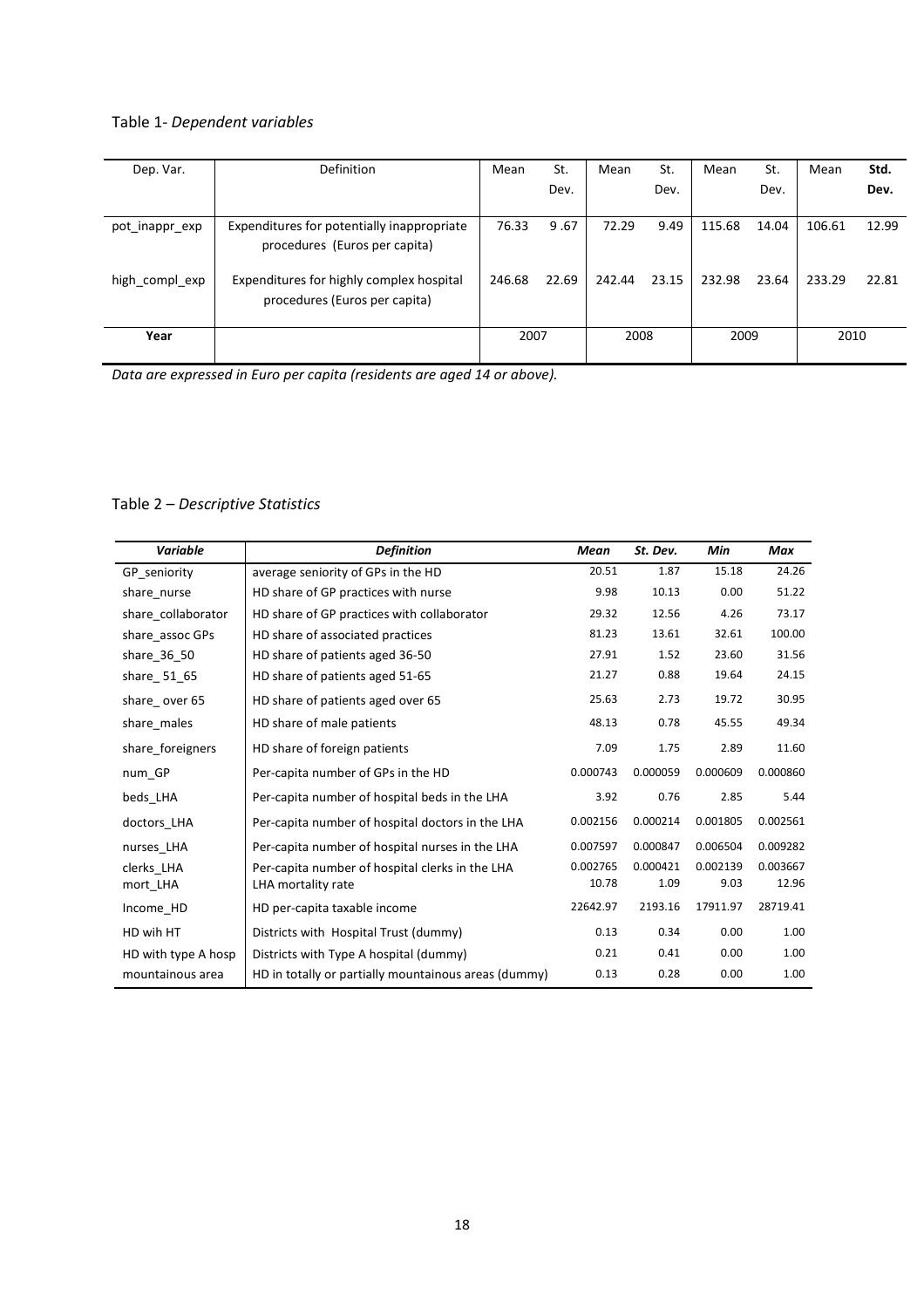| Dep Variable        |             | pot_inappr_exp |             |             | high_compl_exp |             |
|---------------------|-------------|----------------|-------------|-------------|----------------|-------------|
|                     | <b>POLS</b> | <b>FE</b>      | RE          | <b>POLS</b> | <b>FE</b>      | RE          |
|                     | (b/sec)     | (b/sec)        | (b/se)      | (b/se)      | (b/se)         | (b/se)      |
| GP seniority        | $-0.004$    | $-3.676**$     | $-0.195$    | $-0.129$    | $-2.100*$      | $-0.168$    |
|                     | $(-0.148)$  | $(-1.349)$     | $(-0.2593)$ | $(-0.089)$  | $(-0.8184)$    | $(-0.1537)$ |
| share nurse         | 0.001       | 0.001          | 0.001       | $0.001*$    | $-0.001$       | 0.000       |
|                     | $(-0.0009)$ | $(-0.0015)$    | $(-0.0012)$ | $(-0.0005)$ | $(-0.0009)$    | $(-0.0007)$ |
| share_collaborator  | 0.012       | 0.012          | 0.036       | $-0.023$    | 0.02           | $-0.001$    |
|                     | $(-0.0224)$ | $(-0.0392)$    | $(-0.0295)$ | $(-0.0135)$ | $(-0.0238)$    | $(-0.0173)$ |
| share assoc GPs     | 0.010       | $-0.075$       | $-0.047$    | $0.093**$   | $-0.009$       | 0.037       |
|                     | $(-0.0521)$ | $(-0.0927)$    | $(-0.0688)$ | $(-0.0313)$ | $(-0.0562)$    | $(-0.0403)$ |
| share_36_50         | 0.505       | $2.726*$       | 0.751       | $0.596*$    | $-0.861$       | 0.206       |
|                     | $(-0.3915)$ | $(-1.1474)$    | $(-0.6104)$ | $(-0.2356)$ | $(-0.6961)$    | $(-0.3593)$ |
| share 51 65         | $-0.148$    | 0.834          | $-0.007$    | 0.421       | 0.373          | 0.348       |
|                     | $(-0.3614)$ | $(-1.0721)$    | $(-0.5559)$ | $(-0.2175)$ | $(-0.6504)$    | $(-0.3275)$ |
| share over 65       | $0.468*$    | 0.316          | 0.713       | $0.674***$  | 0.168          | $0.590**$   |
|                     | $(-0.2276)$ | $(-0.9245)$    | $(-0.3768)$ | $(-0.137)$  | $(-0.5609)$    | $(-0.2222)$ |
| share males         | $-0.99$     | 3.554          | $-0.836$    | 0.915       | 1.382          | 0.913       |
|                     | $(-1.0127)$ | $(-3.9976)$    | $(-1.7935)$ | $(-0.6093)$ | $(-2.4252)$    | $(-1.0601)$ |
| share_foreigners    | $-0.061$    | $-0.018$       | $-0.043$    | 0.006       | $-0.109$       | 0.020       |
|                     | $(-0.055)$  | $(-0.2501)$    | $(-0.0956)$ | $(-0.0331)$ | $(-0.1517)$    | $(-0.0565)$ |
| num GP              | $-0.319$    | $-0.765*$      | $-0.439$    | $-0.101$    | 0.381          | 0.049       |
|                     | $(-0.188)$  | $(-0.3272)$    | $(-0.2312)$ | $(-0.1131)$ | $(-0.1985)$    | $(-0.1351)$ |
| beds LHA            | $-0.100$    | 0.288          | $-0.243$    | $0.148*$    | 0.130          | 0.070       |
|                     | $(-0.1132)$ | $(-0.3007)$    | $(-0.1494)$ | $(-0.0681)$ | $(-0.1824)$    | $(-0.0876)$ |
| doctors LHA         | $0.852**$   | $-0.566$       | 0.288       | $0.337*$    | $-0.133$       | 0.093       |
|                     | $(-0.2712)$ | $(-0.3647)$    | $(-0.2996)$ | $(-0.1632)$ | $(-0.2212)$    | $(-0.1748)$ |
| nurses LHA          | $-0.239$    | $1.109*$       | 0.248       | $-0.350*$   | $-0.100$       | $-0.127$    |
|                     | $(-0.2722)$ | $(-0.5001)$    | $(-0.3434)$ | $(-0.1638)$ | $(-0.3034)$    | $(-0.2009)$ |
| clerks LHA          | $-0.293$    | 0.299          | $-0.095$    | $-0.310**$  | $-0.099$       | $-0.171$    |
|                     | $(-0.1915)$ | $(-0.3188)$    | $(-0.221)$  | $(-0.1152)$ | $(-0.1934)$    | $(-0.1293)$ |
| mort LHA            | $0.509***$  | 0.747          | 0.413       | $0.438***$  | 0.062          | $0.299*$    |
|                     | (-0.14)     | (-0.4609)      | $(-0.2288)$ | $(-0.0842)$ | $(-0.2796)$    | $(-0.1349)$ |
| Income_HD           | 0.126       | 0.576          | 0.055       | $-0.093$    | $-0.405$       | $-0.034$    |
|                     | $(-0.1334)$ | $(-0.905)$     | $(-0.2439)$ | $(-0.0803)$ | $(-0.549)$     | $(-0.1445)$ |
| HD wih HT           | 0.021       |                | 0.006       | $0.064**$   |                | 0.039       |
|                     | $(-0.0383)$ |                | $(-0.0703)$ | $(-0.0231)$ |                | $(-0.0417)$ |
| HD with type A hosp | $0.053*$    |                | 0.066       | $0.097***$  |                | $0.074*$    |
|                     | $(-0.0266)$ |                | $(-0.0489)$ | $(-0.016)$  |                | $(-0.029)$  |
| mountainous area    | $0.238***$  |                | $0.201*$    | $-0.078**$  |                | $-0.121*$   |
|                     | $(-0.047)$  |                | $(-0.0873)$ | $(-0.0283)$ |                | $(-0.0518)$ |
| cons                | 3.436       | $-20.638$      | 1.874       | $-6.062*$   | 12.250         | $-2.623$    |
|                     | $(-5.0526)$ | $(-21.3469)$   | $(-9.0034)$ | $(-3.0401)$ | $(-12.9504)$   | $(-5.323)$  |
| Year dummies        | Yes         | Yes            | Yes         | Yes         | Yes            | Yes         |

Table 3. *Pooled OLS, FE and RE estimates of a linear panel model with no spatial effects*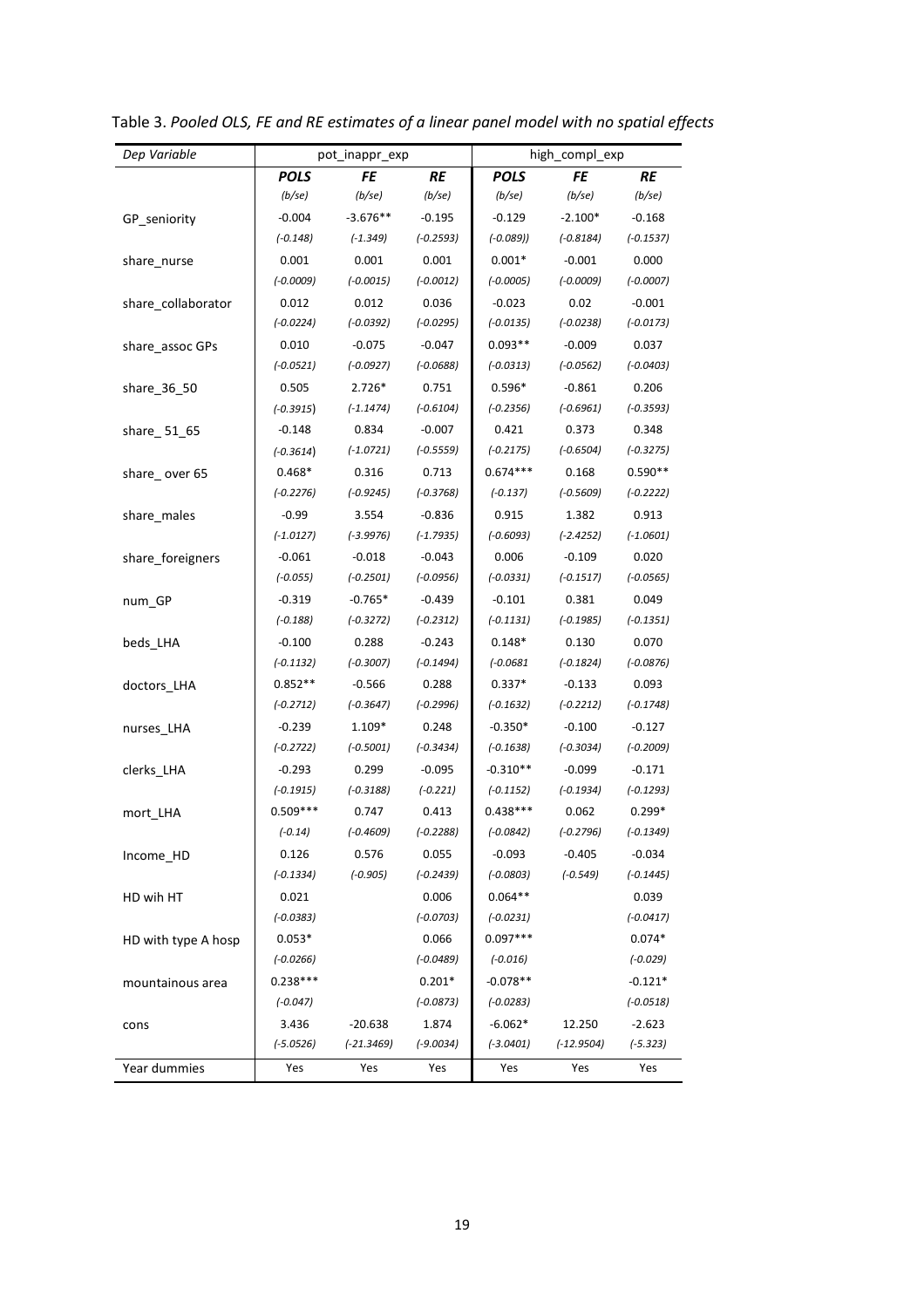| Spatial Autoregressive Model (SAR) |                |                | Spatial Durbin Model (SDM) |                |                |
|------------------------------------|----------------|----------------|----------------------------|----------------|----------------|
| Single weight<br>matrix            | pot_inappr_exp | high_compl_exp | Single weight<br>matrix    | pot_inappr_exp | high_compl_exp |
| $\rho$ all                         | $0.496***$     | $-0.039$       | $\rho_{\text{ALL}}$        | $0.241***$     | $-0.120$       |
| $\rho$ all LHA                     | $0.581***$     | $-0.073$       | $\rho$ all LHA             | $0.319***$     | $-0.203**$     |
| $\rho_{\text{WI}}$                 | $0.323***$     | 0.096          | $\rho_{\text{WI}}$         | $0.322***$     | 0.054          |
| $\rho_{\text{WI LHA}}$             | $0.357***$     | 0.102          | $\rho$ wi LHA              | $0.320***$     | 0.012          |
| $\rho$ be                          | 0.012          | $-0.043$       | $\rho_{BE}$                | 0.059          | $-0.122*$      |

Table 4. *Estimates of the spatial autoregressive coefficient – Single Spatial Weights Matrix*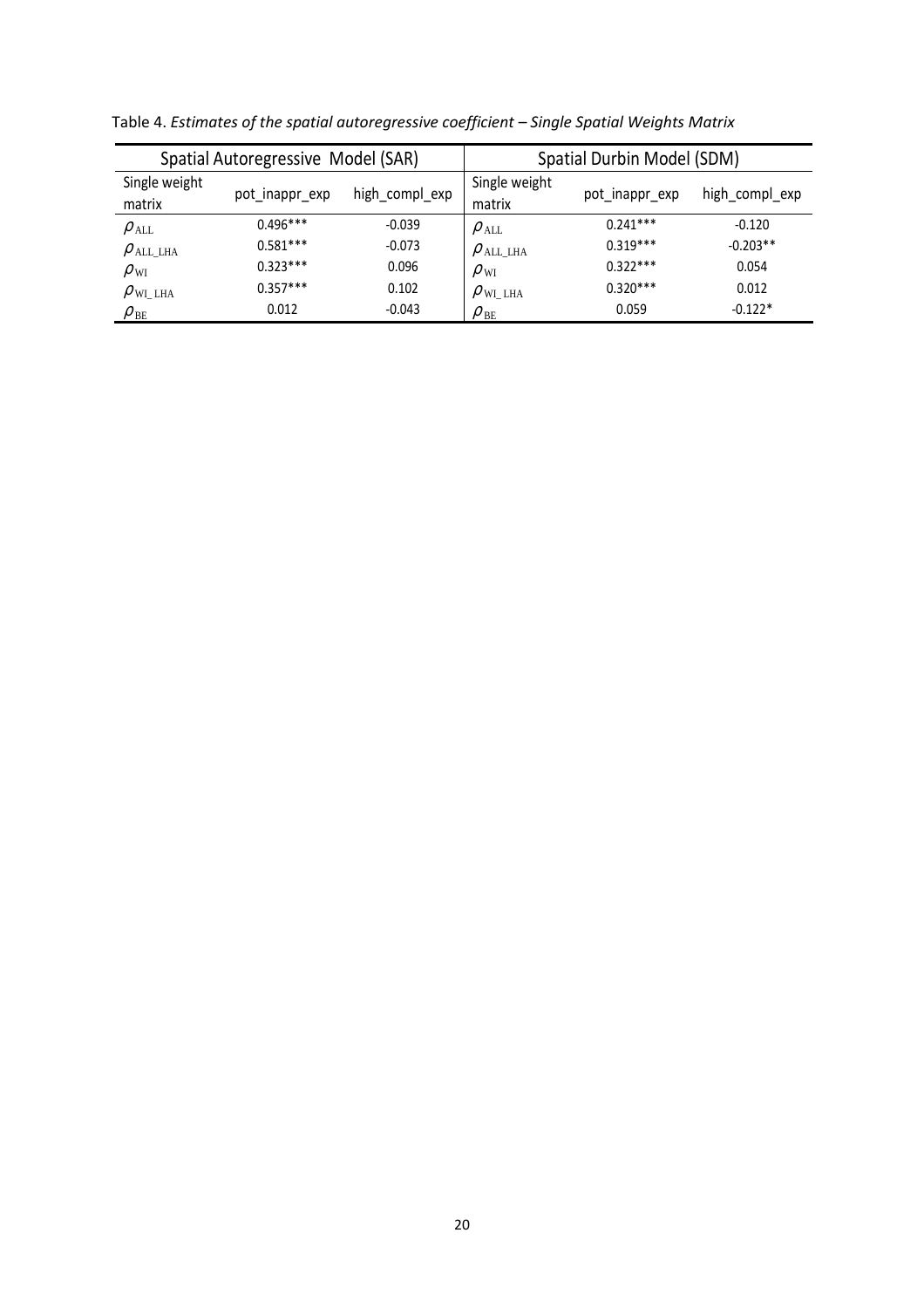Table 5. *SAR and SDM estimation results (coefficients and spatial effects) – Single weights matrix* 

|                              | SAR                  | SAR                  | SDM                   | SDM               |
|------------------------------|----------------------|----------------------|-----------------------|-------------------|
| Dep Var                      | pot<br>_inappr_exp   | high<br>compl exp    | pot<br>_inappr_exp    | high<br>compl exp |
| Main                         |                      |                      |                       |                   |
| GP_seniority                 | $-2.759*$            | $-2.113***$          | $-2.152$              | $-1.704*$         |
| share nurse                  | 0.001                | $-0.001$             | 0.002                 | $-0.001$          |
| share_collaborator           | 0.012                | 0.021                | 0.024                 | 0.039             |
| share assoc GPs              | $-0.072$             | $-0.009$             | $-0.019$              | 0.026             |
| share_36_50                  | $2.830**$            | $-0.856$             | 1.930*                | $-0.947$          |
| share 51 65                  | 1.018                | 0.384                | 0.165                 | 0.704             |
| share_over 65                | 0.67                 | 0.156                | 0.398                 | $-0.047$          |
| share_males                  | 3.752                | 1.352                | 2.445                 | 0.714             |
| share foreigners             | 0.058                | $-0.105$             | 0.095                 | -0.038            |
| num GP                       | $-0.603*$            | 0.378                | $-0.695*$             | 0.331             |
| beds LHA                     | 0.084                | 0.136                | $-0.03$               | $-0.023$          |
| doctors LHA                  | $-0.517$             | $-0.135$             | $-1.011*$             | 0.191             |
| nurses_LHA                   | 0.702                | $-0.087$             | 0.352                 | $-0.83$           |
| clerks_LHA                   | 0.368                | $-0.104$             | 0.613                 | $-0.221$          |
| mort LHA                     | 0.478                | 0.064                | 0.323                 | $-0.075$          |
| Income_HD                    | 0.026                | $-0.407$             | $-0.268$              | $-0.774$          |
| Spatial rho                  | $0.496***$           | -0.039               | $0.241**$             | $-0.12$           |
|                              |                      |                      |                       |                   |
| <b>Direct effects</b>        |                      |                      |                       |                   |
| GP_seniority                 | $-3.003**$           | $-2.131***$          | $-2.285*$             | $-1.719*$         |
| share nurse                  | 0.001                | $-0.001$             | 0.002                 | $-0.001$          |
| share_collaborator           | 0.015                | 0.021                | 0.027                 | 0.036             |
| share_assoc GPs              | $-0.079$<br>3.254*** | $-0.009$<br>$-0.713$ | $-0.009$<br>$1.822**$ | 0.023             |
| share_36_50                  | 1.365                | 0.526                | 0.395                 | $-0.818$<br>0.756 |
| share_51_65<br>share_over 65 | 0.804                | 0.177                | 0.373                 | 0.052             |
| share males                  | 4.164                | 1.398                | 2.909                 | 0.843             |
| share foreigners             | 0.065                | $-0.105$             | 0.054                 | -0.042            |
| num_GP                       | $-0.643$             | 0.378                | $-0.796*$             | 0.334             |
| beds LHA                     | 0.077                | 0.147                | $-0.001$              | $-0.015$          |
| doctors_LHA                  | $-0.594$             | $-0.133$             | $-1.036*$             | 0.193             |
| nurses LHA                   | 0.759                | $-0.079$             | 0.398                 | $-0.829$          |
| clerks_LHA                   | 0.36                 | $-0.124$             | 0.56                  | $-0.242$          |
| mort_LHA                     | 0.567                | 0.091                | 0.4                   | $-0.048$          |
| Income HD                    | $-0.062$             | $-0.405$             | $-0.123$              | $-0.824$          |
|                              |                      |                      |                       |                   |
| <b>Indirect Effects</b>      |                      |                      |                       |                   |
| GP seniority                 | $-2.492*$            | 0.083                | $-2.297$              | 0.216             |
| share_nurse                  | 0.001                | 0                    | 0.001                 | 0                 |
| share_collaborator           | 0.014                | $-0.001$             | 0.001                 | $0.115*$          |
| share_assoc GPs              | $-0.069$             | $-0.001$             | 0.211                 | 0.077             |
| share_36_50                  | $2.658**$            | 0.017                | -5.072                | 1.452             |
| share_51_65                  | 1.136                | $-0.027$             | 1.697                 | 3.178*            |
| share over 65                | 0.671                | 0.004                | $-2.672$              | $-1.002$          |
| share males                  | 3.528                | $-0.084$             | 10.932                | $-4.844$          |
| share_foreigners             | 0.051                | 0.001                | $-0.792$              | 0.419             |
| num GP                       | $-0.519$             | $-0.016$             | $-1.967*$             | $-0.236$          |
| beds_LHA                     | 0.066                | $-0.012$             | 0.591                 | 0.195             |
| doctors_LHA                  | $-0.489$             | 0.011                | 0.485                 | $-0.329$          |
| nurses LHA                   | 0.607                | $-0.015$             | 0.197                 | $1.515*$          |
| clerks_LHA                   | 0.311                | 0.011                | 0.218<br>1.733        | 0.359             |
| mort_LHA                     | 0.474                | $-0.004$             |                       | $-0.248$          |
| Income HD                    | $-0.088$             | 0.019                | 2.914                 | $-0.507$          |
| <b>Total Effects</b>         |                      |                      |                       |                   |
| GP seniority                 | -5.495*              | $-2.048***$          | -4.582                | $-1.503$          |
| share_nurse                  | 0.002                | $-0.001$             | 0.003                 | 0                 |
| share collaborator           | 0.029                | 0.02                 | 0.028                 | $0.150**$         |
| share_assoc GPs              | $-0.148$             | $-0.01$              | 0.202                 | 0.1               |
| share_36_50                  | 5.912***             | $-0.696$             | $-3.25$               | 0.634             |
| share_51_65                  | 2.502                | 0.499                | 2.092                 | 3.934 **          |
| share over 65                | 1.475                | 0.181                | $-2.299$              | $-0.95$           |
| share_males                  | 7.692                | 1.314                | 13.842                | $-4.001$          |
| share_foreigners             | 0.116                | $-0.105$             | $-0.737$              | 0.377             |
| num_GP                       | $-1.162*$            | 0.362                | $-2.763*$             | 0.098             |
| beds_LHA                     | 0.143                | 0.135                | 0.59                  | 0.18              |
| doctors_LHA                  | $-1.083$             | $-0.122$             | $-0.551$              | $-0.136$          |
| nurses LHA                   | 1.366                | $-0.094$             | 0.594                 | 0.686             |
| clerks LHA                   | 0.671                | $-0.113$             | 0.778                 | 0.117             |
| mort_LHA                     | 1.041                | 0.087                | 2.133*                | $-0.296$          |
| Income_HD                    | $-0.15$              | $-0.386$             | 2.79                  | $-1.331$          |
|                              |                      |                      |                       |                   |
| Wx<br>GP_seniority           |                      |                      |                       | 0.158             |
| share nurse                  |                      |                      | $-1.023$<br>0         | 0                 |
| share_collaborator           |                      |                      | $-0.008$              | $0.132*$          |
| share_assoc GPs              |                      |                      | 0.161                 | 0.101             |
| share_36_50                  |                      |                      | $-4.333*$             | 1.645             |
| share 51 65                  |                      |                      | 1.264                 | $3.474*$          |
| share over 65                |                      |                      | $-2.481$              | $-1.195$          |
| share_males                  |                      |                      | 8.785                 | -4.795            |
| share_foreigners             |                      |                      | $-0.675$              | 0.437             |
| num_GP                       |                      |                      | $-1.399*$             | $-0.212$          |
| beds_LHA                     |                      |                      | 0.523                 | 0.23              |
| doctors_LHA                  |                      |                      | 0.727                 | $-0.272$          |
| nurses_LHA                   |                      |                      | 0.151                 | $1.647**$         |
| clerks LHA                   |                      |                      | $-0.096$              | 0.291             |
| mort_LHA                     |                      |                      | 1.274                 | $-0.3$            |
| Income HD                    |                      |                      | 2.691                 | $-0.559$          |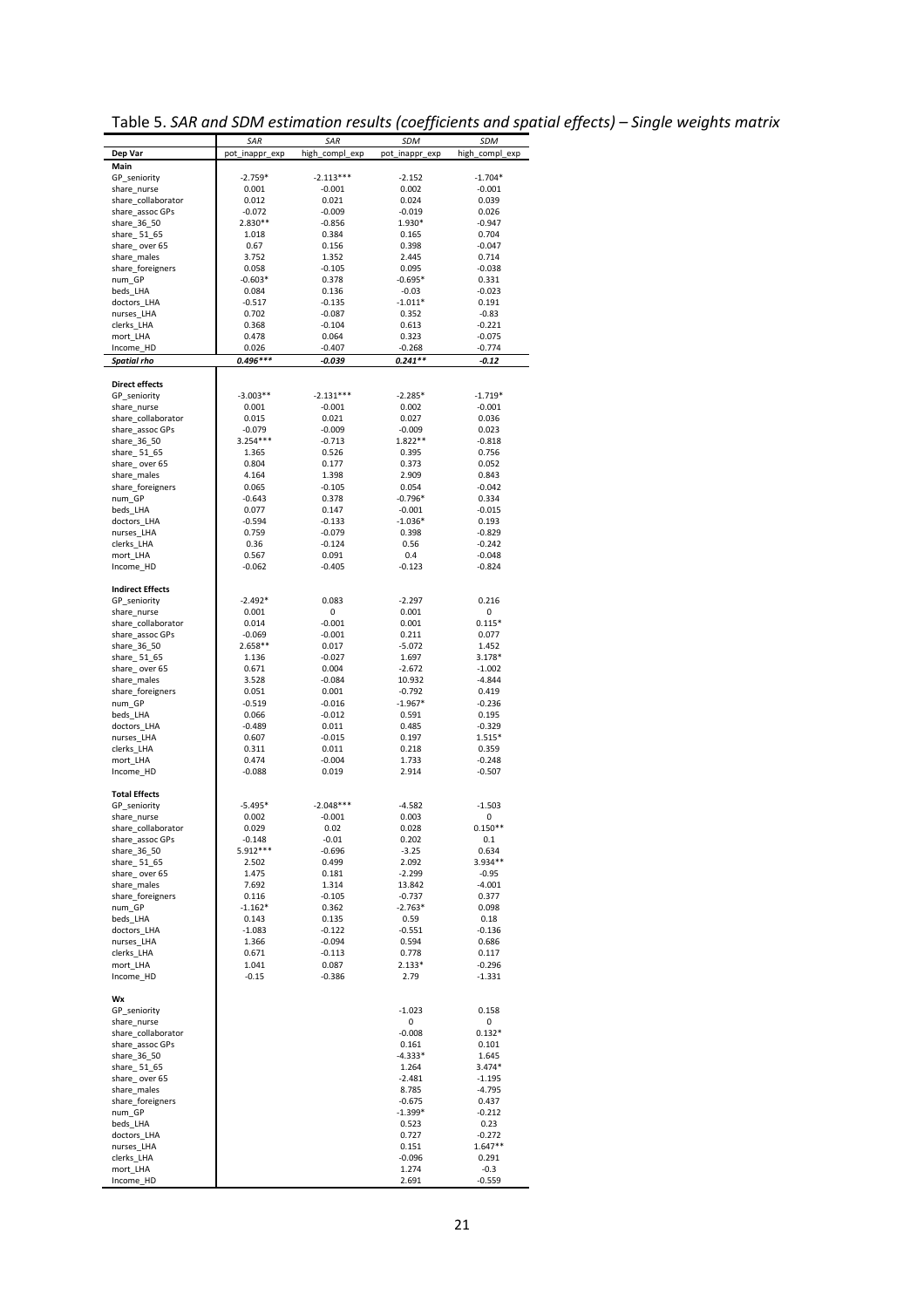| Spatial Autoregressive Model (SAR) |                |                | Spatial Durbin Model (SDM) |                |                |  |
|------------------------------------|----------------|----------------|----------------------------|----------------|----------------|--|
| Double weight                      |                |                | Double weight              |                |                |  |
| Matrix                             | pot inappr exp | high compl exp | Matrix                     | pot inappr exp | high_compl_exp |  |
| $\rho_{\text{WI}}$                 | $0.548***$     | 0.106          | $\rho_{\text{WI}}$         | $0.631***$     | $-0.008$       |  |
| $\rho_{BE}$                        | $0.300***$     | 0.003          | $\rho_{BE}$                | $0.190***$     | $-0.033$       |  |
| $\rho$ wi LHA                      | $0.560***$     | 0.109          | $\rho$ wi_lha              | $0.611***$     | $-0.049$       |  |
| $\rho$ be LHA                      | $0.303***$     | 0.004          | $\rho$ be LHA              | $0.217***$     | $-0.070$       |  |

Table 6. *Estimates of the within and between spatial autoregressive coefficient – Double Spatial Weights Matrix*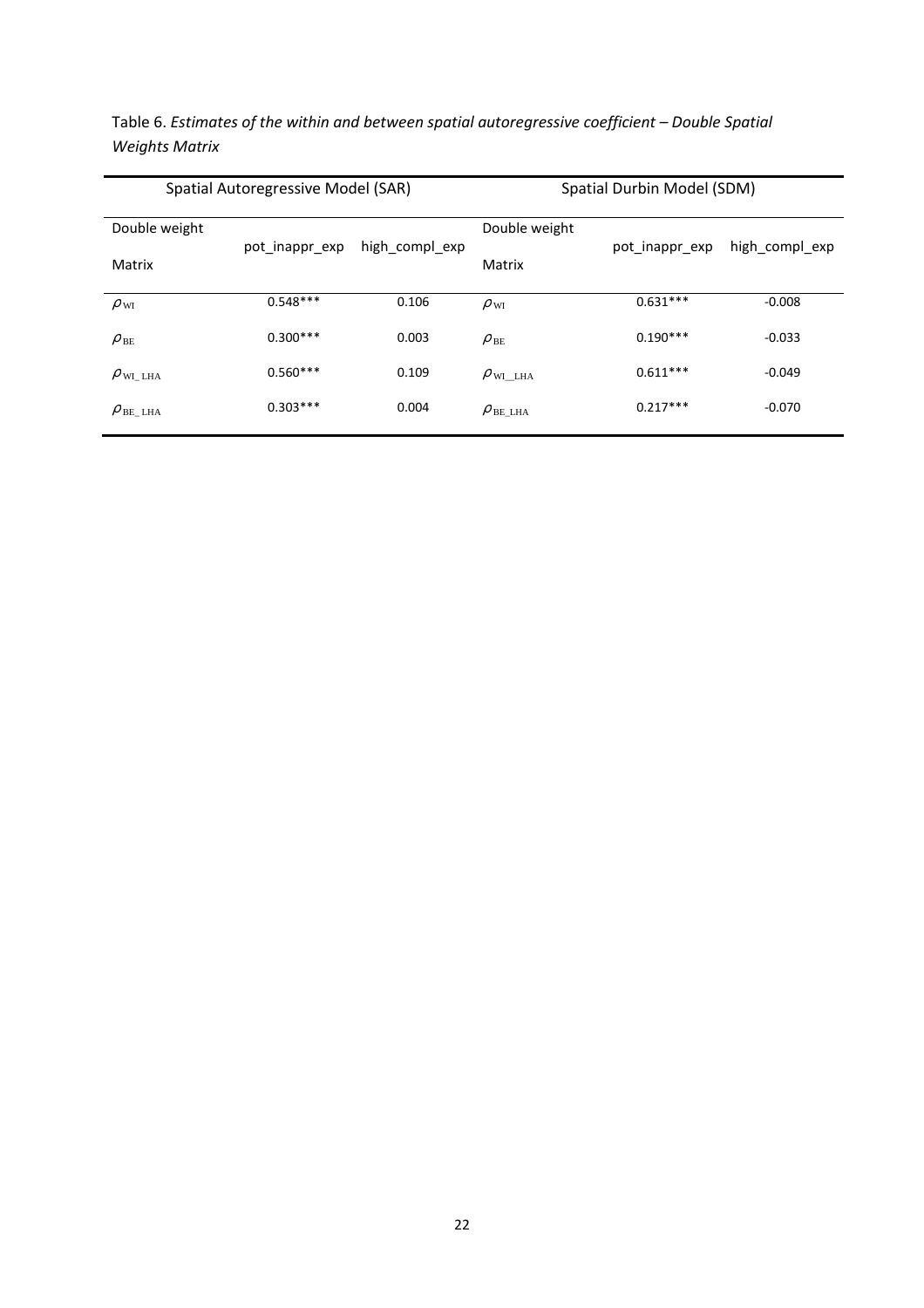|                        | SAR            |                | <b>SDM</b>     |                |  |
|------------------------|----------------|----------------|----------------|----------------|--|
| Dep Var                | pot_inappr_exp | high compl exp | pot inappr exp | high_compl_exp |  |
|                        |                |                |                |                |  |
| Main                   |                |                |                |                |  |
| GP_seniority           | $-0.966$       | $-0.564$       | 2.709          | $-0.458$       |  |
| share nurse            | 0.001          | 0              | 0.002          | $\mathbf 0$    |  |
| share_collaborator     | 0.06           | 0.032          | 0.058          | 0.01           |  |
| share_assoc GPs        | $-0.183$       | 0.001          | $-0.187$       | 0.018          |  |
| share_36_50            | 2.309          | $-0.039$       | 3.943**        | $-1.103$       |  |
| share_51_65            | 1.53           | 0.796          | 1.724          | $1.415*$       |  |
| share over 65          | 0.978          | 0.499          | 3.096          | $-0.83$        |  |
| share males            | 3.216          | 0.097          | 6.292          | 3.855          |  |
| share_foreigners       | 0.302          | $-0.003$       | 0.522          | -0.057         |  |
| num_GP                 | $-0.708$       | 0.288          | $-0.553$       | 0.388          |  |
| beds_LHA               | 0.393          | 0.132          | 1.955          | $-1.02$        |  |
| doctors LHA            | $-0.078$       | $-0.001$       | $-2.505$       | $-0.262$       |  |
| nurses_LHA             | 0.522          | 0.12           | $-11.527*$     | 3.836*         |  |
| clerks_LHA             | 0.535          | $-0.251$       | 10.168***      | $-2.541**$     |  |
| mort_LHA               | $-0.244$       | $-0.117$       | 11.399***      | $-3.178***$    |  |
| Income HD              | $-1.265$       | 0.311          | $-0.025$       | -0.029         |  |
|                        |                |                |                |                |  |
| <b>Spatial effects</b> |                |                |                |                |  |
| <b>Rho WITHIN</b>      | $0.548***$     | 0.106          | $0.631***$     | $-0.008$       |  |
| <b>Rho BEETWEEN</b>    | $0.300**$      | 0.003          | $0.190**$      | $-0.033$       |  |
|                        |                |                |                |                |  |
| Durbin Within          |                |                |                |                |  |
| GP_seniority           |                |                | $-3.668$       | 1.139          |  |
| share nurse            |                |                | 0.002          | 0.001          |  |
| share_collaborator     |                |                | $-0.034$       | $-0.059$       |  |
| share_assoc GPs        |                |                | $-0.223$       | 0.101          |  |
| share_36_50            |                |                | $-1.295$       | $-0.871$       |  |
| share_51_65            |                |                | $-1.537$       | $-0.304$       |  |
| share_over 65          |                |                | 0.288          | $-3.640*$      |  |
| share_males            |                |                | 4.63           | $-0.347$       |  |
| share_foreigners       |                |                | $-0.113$       | $-0.19$        |  |
| num_GP                 |                |                | $-0.894$       | $-0.114$       |  |
| beds_LHA               |                |                | $-2.263$       | 1.088          |  |
| doctors LHA            |                |                | 2.045          | 0.283          |  |
| nurses LHA             |                |                | 13.030*        | $-4.232*$      |  |
| clerks_LHA             |                |                | $-9.839***$    | 2.764**        |  |
| mort_LHA               |                |                | $-11.566***$   | 3.865***       |  |
| Income HD              |                |                | $-0.311$       | $1.655*$       |  |
|                        |                |                |                |                |  |
| Durbin Between         |                |                |                |                |  |
| GP seniority           |                |                | $-0.291$       | $-2.321$       |  |
| share nurse            |                |                | $-0.001$       | $-0.001$       |  |
| share_collaborator     |                |                | 0.038          | 0.06           |  |
| share assoc GPs        |                |                | 0.004          | 0.01           |  |
| share 36 50            |                |                | $-0.142$       | 2.216          |  |
| share_51_65            |                |                | $-0.66$        | 3.089*         |  |
| share_over 65          |                |                | 0.097          | 1.083          |  |
| share males            |                |                | 11.035         | 1.917          |  |
| share_foreigners       |                |                | $-0.237$       | 0.384          |  |
| num_GP                 |                |                | 0.084          | 0.155          |  |
| beds_LHA               |                |                | $-0.367$       | $-0.3$         |  |
| doctors LHA            |                |                | 1.008*         | -0.278         |  |
| nurses LHA             |                |                | 0.161          | 0.527          |  |
| clerks_LHA             |                |                | $-0.98$        | 0.206          |  |
| mort_LHA               |                |                | $-0.463$       | 0.024          |  |
| Income HD              |                |                | -0.86          | -0.803         |  |

# Table 7. *SAR and SDM estimates - Double Spatial Weights Matrix*